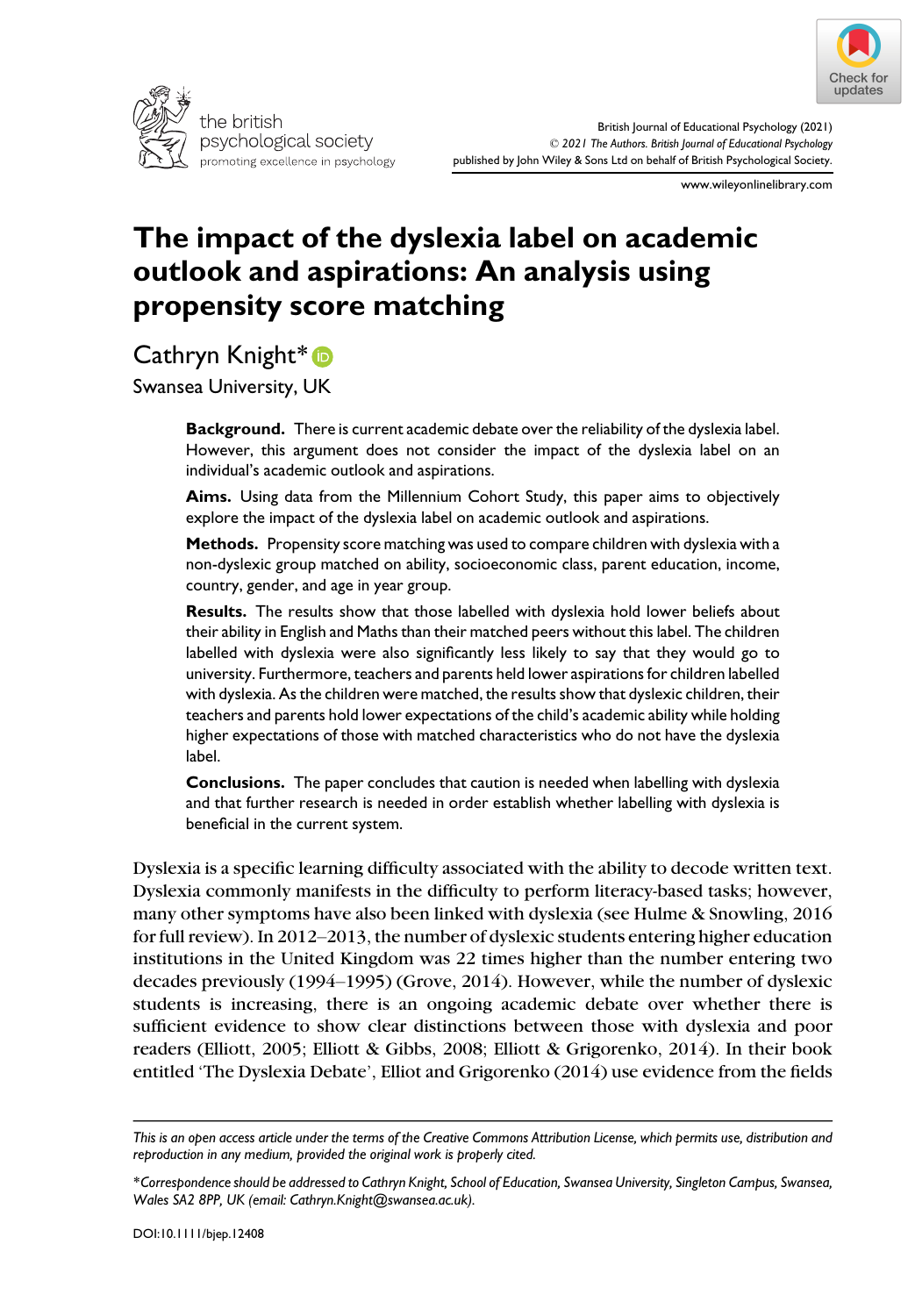of psychology, neuroscience, genetics, education, and social policy to systematically question the existence of dyslexia. As a result, the book calls for the label to be retired.

This 'dyslexia debate' is controversial and longstanding (Kirby, 2020). While some broadly agree with the perspective (Ramus, 2014), Snowling (2015) argues that getting rid of the label is unlikely to cause the socio-political changes that Elliot and Grigorneko (2014) base their arguments around. Yet, within these debates, little research has been conducted considering the debate from the perspective of the dyslexic individual: Should the dyslexia label be found to have a positive impact on a person's academic outlook, this would strengthen the argument of continuing to identify dyslexia. Therefore, this research adds to this debate by considering the impact of the dyslexia label on academic outlook. The research uses data from the Millennium Cohort Study (MCS) to examine how being labelled with dyslexia impacts a child's perception of their academic ability and aspirations, alongside how the label impacts parents' and teachers' aspirations for the dyslexic child. Should the label have a positive impact on academic outlook, then there is an argument that people showing dyslexic symptoms should continue to be diagnosed and labelled.

#### The impact of the dyslexia label

Riddick (2000) argues that there are both positive and negative effects of being labelled with dyslexia. On the one hand, labelling with dyslexia can lead to positive outcomes such as opening up additional resources and effective intervention for the child. Furthermore, research has reported how diagnosis can provide the person struggling with an explanation for their difficulties and therefore calls for early identification (Glazzard, 2010; Ingesson, 2007; Leitão et al., 2017). On the other hand, Riddick (2000) argues that labelling with dyslexia may result in the focus of the issue being within-child, causing institutions to take less responsibility for the difficulties the child is showing.

Research in the area has also shown mixed findings on the impact of the dyslexia label. Two key research methods have been employed to study the impact of the dyslexia label on academic outlook: semi-structured interview studies and survey studies. First, interview studies have addressed the impact of dyslexia on academic outlook. While many studies delineated the negative consequences of dyslexia on self-perception (Doikou-Avlidou, 2015; Glazzard, 2010; Leitão et al., 2017; Lithari, 2018), interviews also revealed the positive impact of diagnosis on a person's academic outlook. For example, Ingesson (2007) called for an early diagnosis of dyslexia, due to her participants discussing the positive impact of diagnosis. She states that the label is a protective factor against the low self-esteem that her participants reported. Similar results were reported by Glazzard (2010) whose participants self-reported that their self-esteem increased after diagnosis. Glazzard suggests that this is because the diagnosis gave the participants a way to explain their difficulties. Leitão et al. (2017) also stated that participants reported feeling negative and frustrated prior to diagnosis, but after diagnosis reported feeling relief and acceptance about their difficulties. Camilleri, Chetcuti, and Falzon (2020) look at the relationship between students' experiences and the neuroscience evidence around the benefits of early diagnosis. From the interviews conducted with students, they argue that 'it is very important to diagnose students as early on as possible and also to make teachers and educators aware of the characteristics of dyslexia so that they can avoid labelling students as lazy and stupid' (p. 370). Thus, while many dyslexic participants spoke about the negative impact of dyslexic symptoms on their academic outlook, they believed that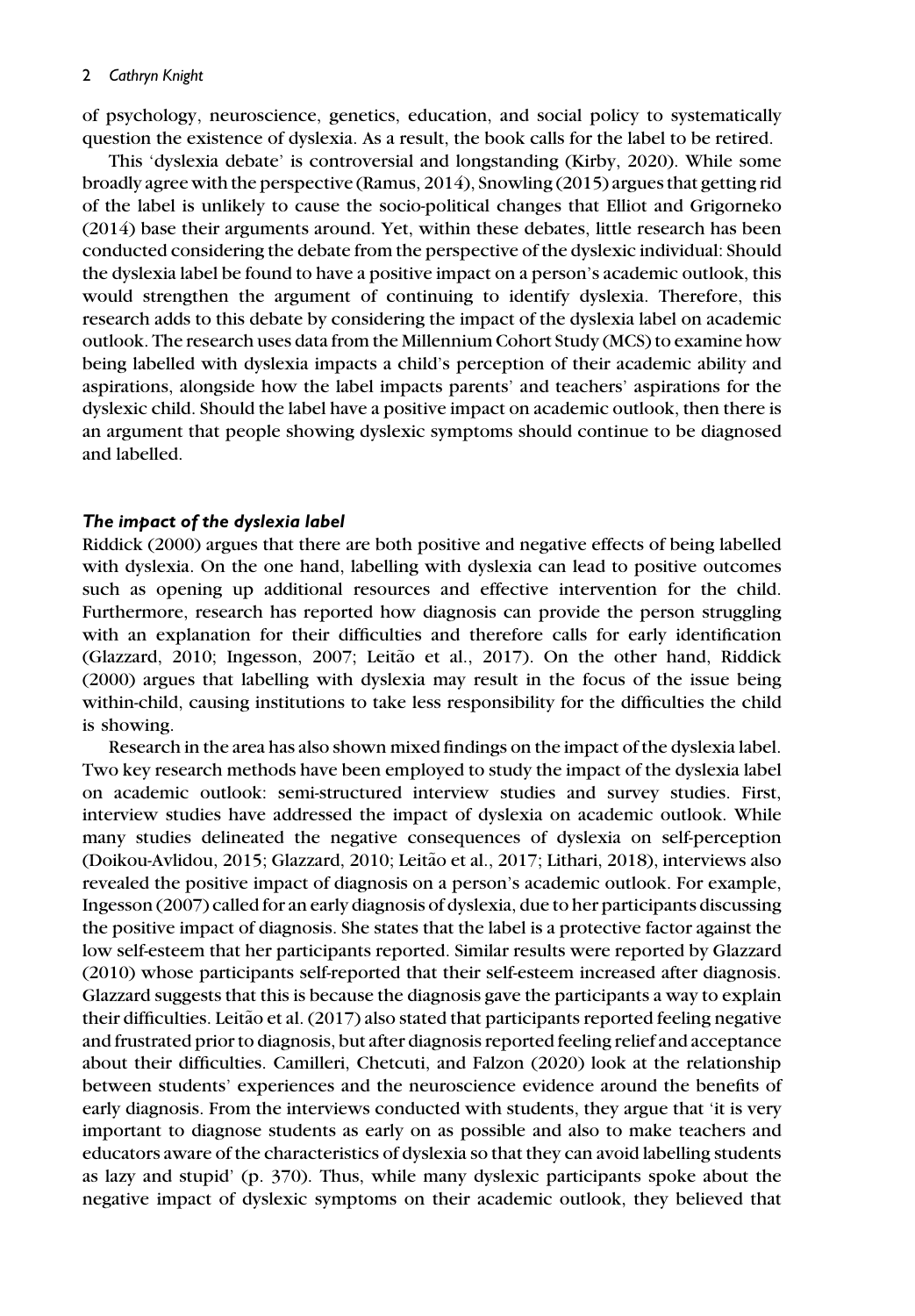receiving a diagnosis was a positive experience in helping them to understand why they were struggling.

In addition to interviews, questionnaires have also been used to compare those with dyslexia and a 'non-dyslexic' control group. Alesi, Rappo, and Pepi (2012) compared children who displayed dyslexic symptoms (but not necessarily with a diagnosis of dyslexia) with those who had comprehension difficulties, maths difficulties and a control group that showed no academic difficulties. Those with any of the aforementioned difficulties showed lower ratings of scholastic self-esteem than the children whose learning was typical. However, there were no significant differences between the 'dyslexic' group and the other learning difficulties, suggesting that low self-esteem may be a product of struggling academically, rather than dyslexia *per se*. Furthermore, Eissa (2010) conducted both interviews and questionnaires with adolescents who had either been diagnosed with dyslexia or had shown consistent poor reading. Their results were compared with a group of 'typical readers'. Results showed that the adolescents diagnosed with dyslexia and those with reading difficulties had lower feelings of self-esteem and well-being. However, again, these results cannot be attributed to dyslexia exclusively, but rather suggest the negative effects of struggling academically.

Therefore, in an attempt to isolate the effects of the label, it is necessary to compare groups who are labelled with dyslexia to those who are not labelled with dyslexia but who show a similar academic performance. Polychroni, Koukoura, and Anagnostou (2006) compared 32 dyslexic 10- to 12-year-olds with their peers. The non-dyslexic peers were split into low/average performance and high-performance subgroups. Results showed that the dyslexic participants displayed significantly lower academic self-concept (on the Students' Perception of Ability Scale) than both the high-performance and the low/ average performance comparison participants. This suggests that there may be a negative impact of the label which is not due to low-performance alone. However, due to a shortage of low performing peers, those in the low-performance groups consisted of mostly those who were performing at an average level; therefore, low ability was not isolated and examined. Therefore, highlighting the need to match more precisely on ability in order to understand the impact of dyslexia.

In another study, Riddick, Sterling, Farmer, and Morgan (1999) attempted to match 16 dyslexic university students with 16 students in a control group. Students were matched on the subject that they were studying at university and social background (father's/mother's occupation). This design made the assumption that similar academic success is needed to study each university course. Results showed that, compared to the control group, the dyslexic group showed lower self-esteem (on the Culture-Free Self-Esteem Inventory), reported feeling more anxious (on the State-Trait Anxiety Inventory), and less competent in their written work and academic achievement (on researchers own scale). This again suggests a negative effect of the dyslexia label, as opposed to underperformance in academia more generally. However, similarly to Polychroni et al. (2006) no attempt was made to individually match on academic ability, further highlighting the need for more rigorous matching when looking at the impact of the dyslexia label.

Therefore, research in the area shows mixed findings on the impact of the dyslexia label. Research that has attempted to control for ability points towards a negative impact of the dyslexia label on measures of self-concept, however, without a more rigorous approach to matching it is difficult to conclude that this is a result of the dyslexia label alone.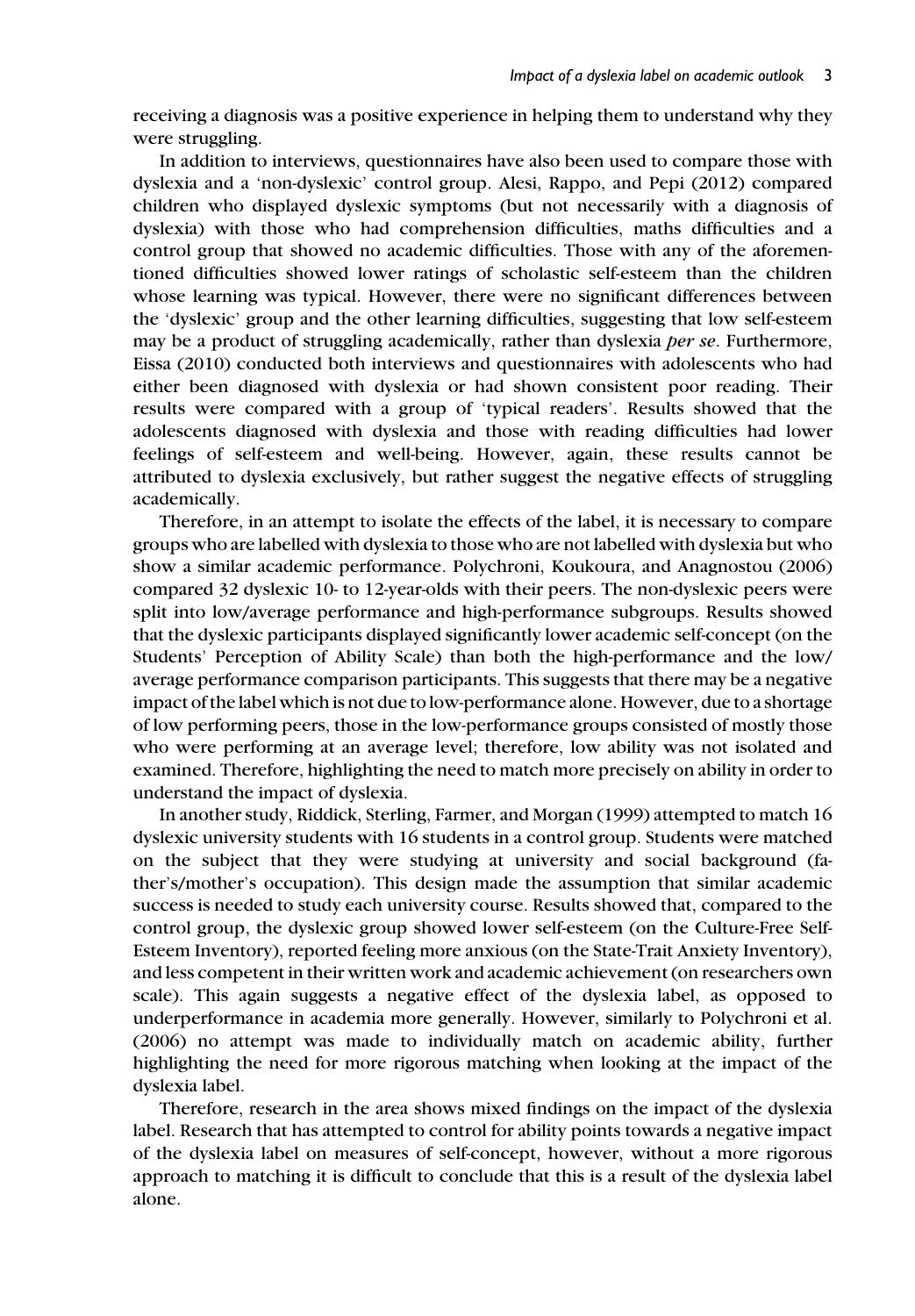# Predictors of dyslexia and academic outlook

While the aforementioned survey research makes some attempt to control for ability, there is also evidence to suggest that other variables related to dyslexia, also correlate with academic outlook. Therefore, simply controlling for ability alone does not consider the social processes involved in who is being identified as dyslexic, and the impact of these social characteristics on academic outlook.

Research literature points towards a relationship between dyslexia and various measures of advantage (Anders et al., 2011; Blackburn, Spencer, & Read, 2010; Croll, 2002; Kirby, 2019; Parsons & Platt, 2013); being male (Arnett et al., 2017; Chiu & McBride-Chang, 2006; Hawke, Olson, Willcut,Wadsworth, & DeFries, 2009; Kirby, 2019; Machin & Pekkarinen, 2008); and being younger in the year group (Crawford, Dearden, & Greaves, 2013; Donfrancesco et al., 2010). These factors have also been shown to have an impact on academic outlook and aspirations (Social class – Berrington, Roberts, & Tammes, 2016; Eshelman & Rottinghaus, 2015; MacLeod, 2018; Rogers, Monte, & Coleman, 1978; Silva, 2016; Trautwein, Lüdtke, Marsh, & Nagy, 2009: Gender – Berrington et al., 2016; Cokley et al., 2015; Fortin, Oreopoulos, & Phipps, 2015; Marsh & Yeung, 1998; Rimkute, Torppa, Eklund, Nurmi, & Lyytinen, 2014: Age in year group – Marsh, 2016; Marsh et al., 2017; Parker, Marsh, Thoemmes, & Biddle, 2019).

Therefore, any research that looks for the impact of dyslexia on academic outlook and aspirations, should also take into account these other correlates of dyslexia. Failure to take these aspects into account overlooks factors that may be driving the significant relationship between dyslexia and low academic outlook. Significant results may not be due to the dyslexia label itself, but the characteristics of those identified as dyslexic. Therefore, this research makes an original contribution to the pre-existing research in the field as it aims to understand the relationship between dyslexia and academic outlook by controlling for both ability and further variables that also correlate with dyslexia.

## The present study

In order to isolate the impact of the dyslexia label, the present study uses propensity score matching (PSM) with data from the MCS to match children who have been labelled with dyslexia, with children who share the same likelihood of being dyslexic (according to both ability, and the characteristics identified above) but do not have this label. As a result, the impact of having the dyslexia label and its subsequent impact on academic outlook will be examined.

## Method

## Data

Data for the study comes from the MCS. The MCS is a nationally representative longitudinal study of children born in the United Kingdom between September 2000 and January 2001. Households for participation were identified through cluster sampling using the Department of Work and Pensions Child Benefit system. Households were selected based on geographical wards with disproportionate sampling used to overrepresent smaller countries, ethnic minorities and those in areas of deprivation. To date, six sweeps have been conducted when cohort members were aged approximately 9 months, 3, 5, 7, 11, and 14 years. At the first sweep, 18,551 households were studied with 11,726 households taking part at sweep 6 (age 14). Data are collected through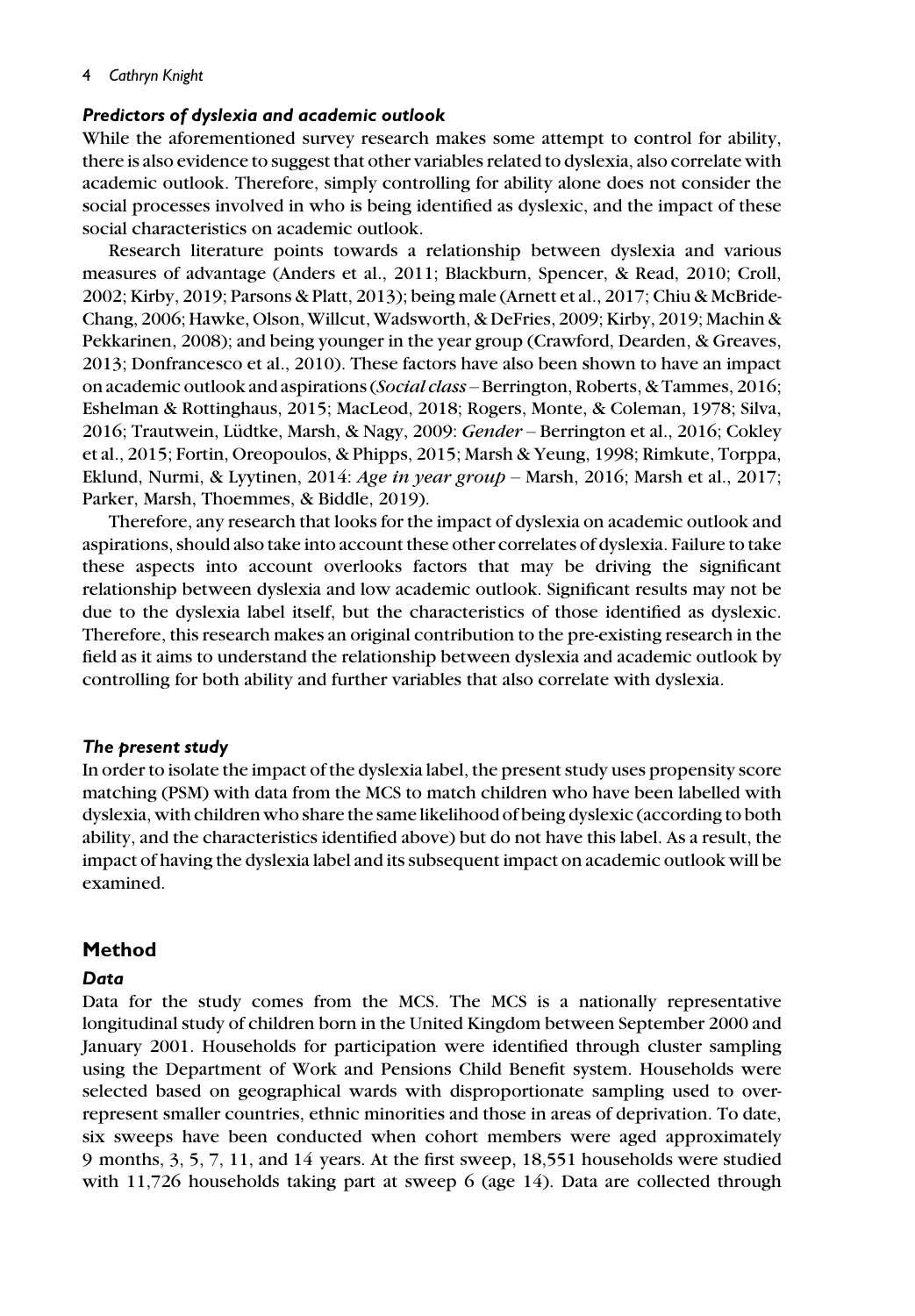interviews and self-completion surveys. The current research looks at the outcomes from the data collection at age 11 (teacher survey) and age 14.

#### Variables

#### Independent variable – dyslexia

Either the child's parent or teacher was asked to identify whether the child had dyslexia at each sweep (age 7,  $n = 239$ ; age 11,  $n = 256$ ; age 14,  $n = 397$ ). As the same person was not asked to identify dyslexia in each sweep, often the same child was not consistently labelled as dyslexic. In order to have a sufficient number of dyslexic cohort members and to avoid any child labelled as dyslexia being included in the control group, any child who had been identified as dyslexic in at least one of the three sweeps was coded as dyslexic and included in the analysis. 721 children were labelled as dyslexic at ages seven, 11, and 14.

#### Dependent variables – academic outlook

At age 14, cohort members were asked the following question in order to access their academic self-concept: 'How much do you agree or disagree with each of the following statements about you?' followed by 'I am good at English'; 'I am good at Maths'; 'I am good at science'. For each statement, the chid could answer on a four-point scale from 'strongly disagree' (1) to 'strongly agree' (4). Furthermore, to view how the dyslexia label may influence the child's academic aspirations, answers from the question 'how likely do you think it is that you will go to university?' were examined. In order to answer this question, children were given a slider on a scale which ranged from 0% to 100% and were told to place the pointer where they felt fitted their response best.

It was also possible to look at the impact of the dyslexia label on how the parent and teacher of the child viewed their academic prospects. The child's teacher at age 11, and the main- and partner parent at age 14 were asked about their aspirations for the child. Both the teachers and parents were asked 'How likely or unlikely do you think it is that [child's name] will go to university?' They were required to choose from the options 'very likely (4); fairly likely; not very likely; not likely at all (1)'. As both parents were asked this question, the highest of both their responses was taken.

#### Matching variables

Ability. As the dependent variables include questions about English and Maths ability, it was necessary to match on indicators of English and Maths skills to ensure that a poorer outlook in the dyslexic group did not occur due to genuine poorer levels of English and maths. Therefore, in order to control for English ability, the children were matched on their word reading level at age seven derived using the British Ability Scales (BAS). These tests are widely validated age appropriate tests that have been shown to be predictive of later child cognitive performance (Hill, 2005). This is demonstrated by Table 1 which shows a strong, positive correlation between the child's word reading score at age seven and their Key Stage One (KS1) level for reading and writing. Similarly, the children were also matched on their maths ability. This was derived from a measure adapted from the National Foundation for Educational Research (NFER) 'Progress in Maths' test. The strong correlation between maths ability and KS1 maths outcomes is also demonstrated in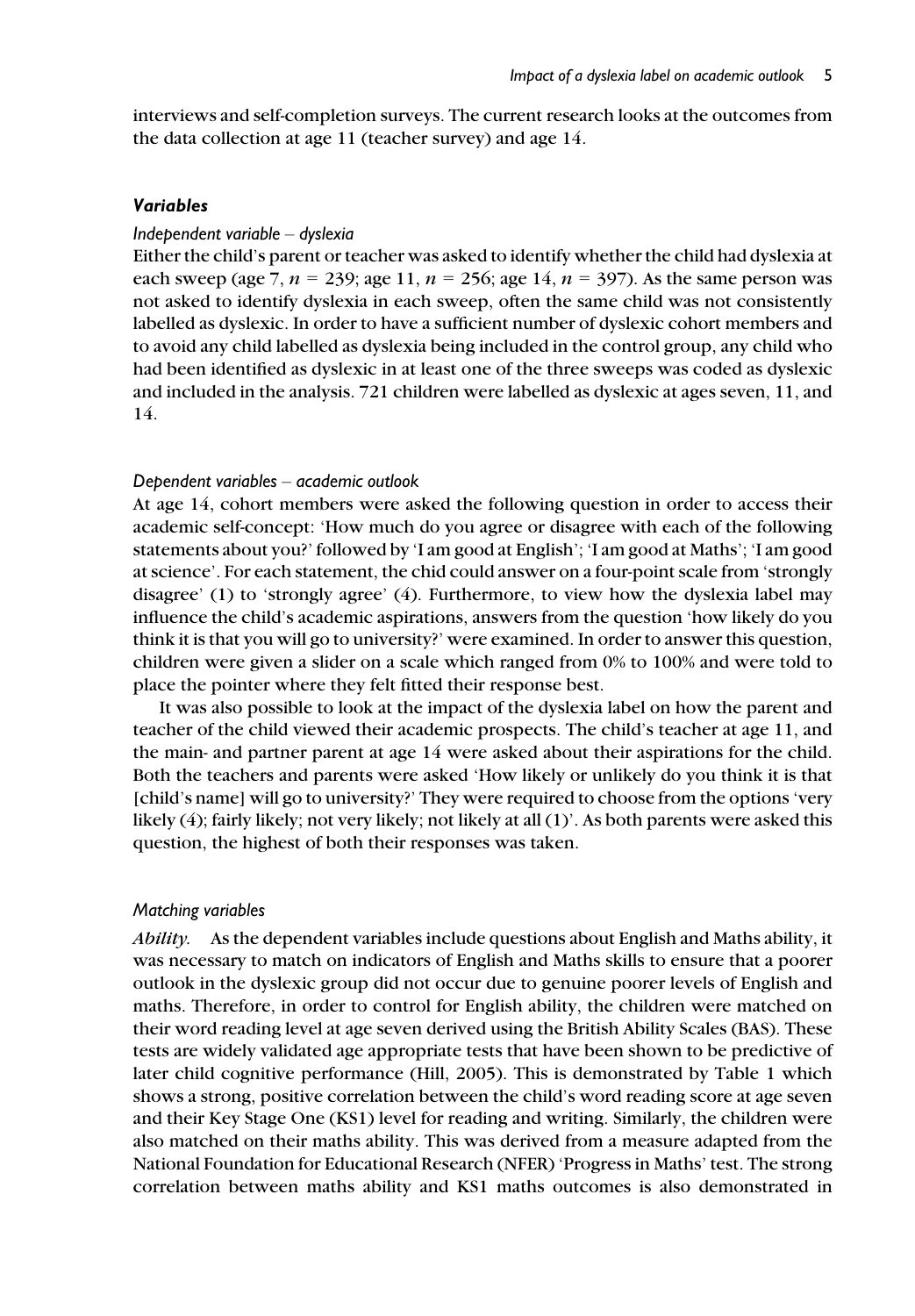|                    | Word Reading age 7 |       | Maths ability age 7 |       |  |
|--------------------|--------------------|-------|---------------------|-------|--|
|                    |                    | n     |                     | n     |  |
| Reading KS1        | .84                | 2,853 | .62                 | 2,856 |  |
| <b>Writing KS1</b> | .83                | 1,993 | .65                 | 1,995 |  |
| Maths KS1          | .74                | 2,264 | .72                 | 2,266 |  |

Table 1. Correlation between ability measures and KS1 levels

Table 1. While information of the child's academic outcomes was available from the national pupil database (NPD), it was not possible to match the cohort members using this information as it reduced the dyslexic sample too greatly.

Sociodemographic variables. As indicated above, the literature has suggested that a number of social demographic factors may also be related to dyslexia. As the dyslexic group contained those who were identified as dyslexic at ages 7, 11, and 14, demographic variables were recoded to summarize the household status over these three sweeps. For continuous variables (e.g., income), the average from the three sweeps was taken, while for categorical variables (e.g., socioeconomic class) the mode, and where not possible, the median, was taken. The following variables were used to match the participants.

Gender. Participants were matched on their gender reported in the initial sweep of data collection.

Age in year group. An 'age in year group' variable was created by allocating those who would be the oldest in the year '12', and the youngest in the year '1'. These figures were allocated by country due to the differing time of year that students start school in the different countries of the United Kingdom. Those that started school younger than 4 years (47 months) and older than 5 years (60 months) were excluded from the analysis.

Parents' highest social class. Social economic class (SEC) of each parent is derived from occupation and categorized using 38 categories provided by the Office of National Statistics (ONS). For reasons of parsimony, these can then be further collapsed into five main categories: 'Managerial and professional'; 'Intermediate'; 'Small employer and selfemployed'; 'Low supervisors and technical'; and, 'Semi-routine and routine'. Using this information, the five-class structure was reverse coded and the highest SEC for the main parent and partner parent was derived. This provided a household SEC level, using the highest SEC household member's status.

Income. The MCS collected information on the main and partner parents' gross earnings at each sweep. From this information, the MCS calculated the OECD equivelized weekly family earnings. This is done by 'dividing the total net household income, with the number of household members, according to their weight on the OECD equivelized income scale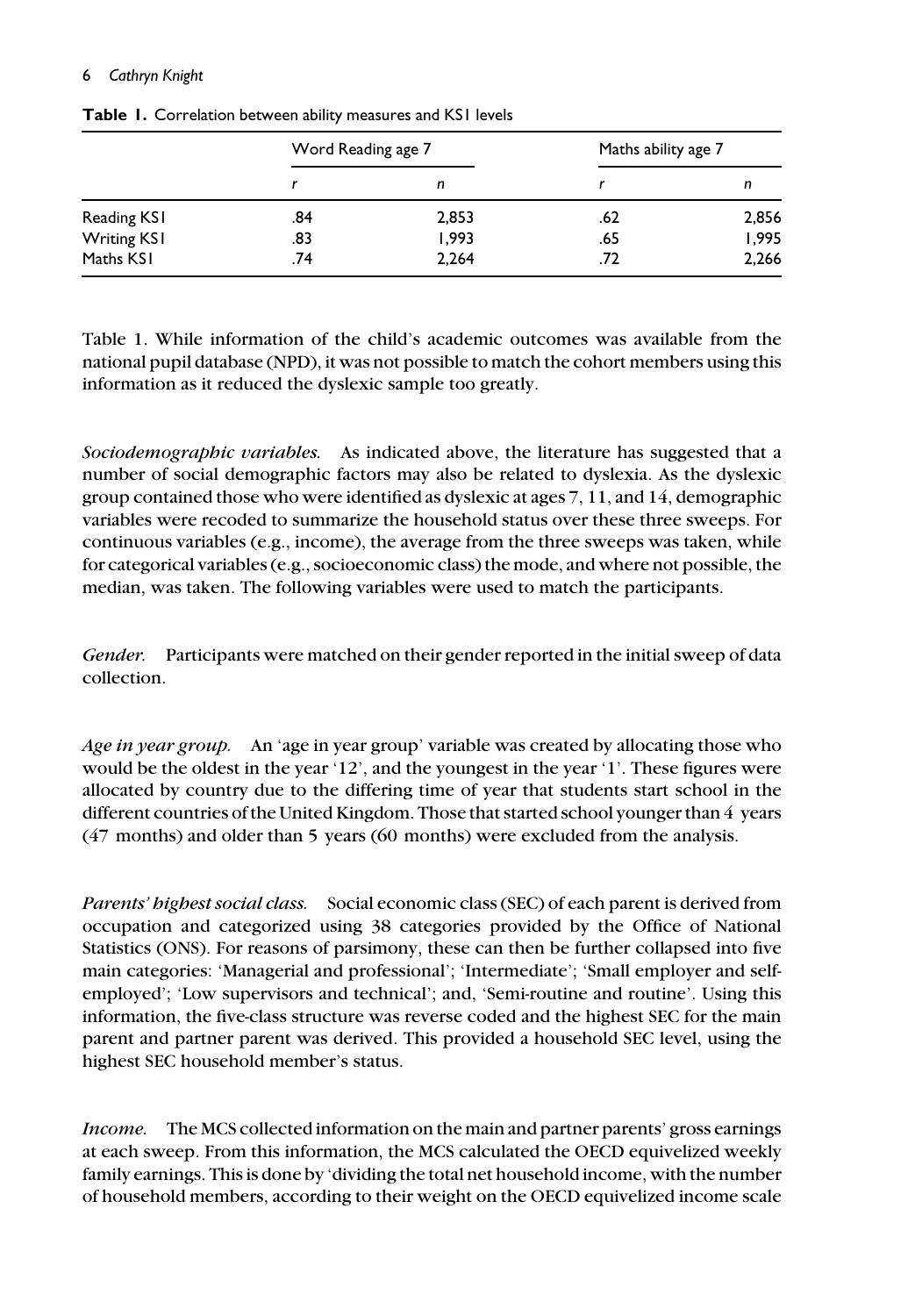(equivelized household size) to give net disposable income' (Agalioti-Sgompou et al., 2017, p. 49). The current research matched cohort members using the continuous equivelized income scale.

Parents' highest education level. The parents' highest academic or vocational qualification level was calculated. The qualifications are aggregated into a five-point scale from National Vocational Qualification (NVQ) level one (no qualifications at GCSE level) to NVQ level five (higher degree and postgraduate qualification).

Country. All data were collected from the United Kingdom. However, in order to control for the effect of either living in different countries of the United Kingdom where education is devolved, cohort members were matched on country.

#### Propensity score matching

This paper follows Rosenbaum and Rubin (1983, 1985) by performing PSM to pair dyslexic children in the MCS with children who are similar but are not dyslexic. To do this, the probability of being dyslexic (as a function of word reading, maths ability, gender, parents' highest education level, parents' highest SEC, gross household income, age in year and country) is estimated. Dyslexic and non-dyslexic children are then ranked by this probability (or propensity score) and are matched with non-dyslexic children with similar propensity scores. Finally, the average difference between the dyslexic and the nondyslexic matched group is calculated.

A critical feature of this methodology is that propensity scores have to satisfy a 'balancing property'. This means that observations with the same value of propensity score must have the same distribution of the matching characteristics, regardless of whether or not they are dyslexic. This allows the use of the propensity score as a onedimensional summary of all defined variables. In order to generate the propensity scores, a logistic regression model was used. Table 2 presents the binary logit regression used to estimate the propensity scores for all cohort members. In this model, the specified predictors of dyslexia are consistent with the aforementioned literature which suggests a relationship between these sociodemographic factors and dyslexia.

Further consideration needs to be given to how the dyslexic and non-dyslexic children are matched. As propensity scores are continuous, the probability of two children having the same propensity score is highly unlikely. Various methods have been devised in order to address this issue. In this paper, nearest neighbourhood matching and kernel weighting are used. During nearest neighbourhood matching, the child from the non-dyslexic group is chosen as a comparison as their propensity score is closest to the dyslexic child's propensity score. To make these matches, the statistical software sorts all records by the estimated propensity score and then searches forward and backward for the closest nondyslexic control; if the forward and backward matches happen to be equally good, the programme will randomly draw either the forward or backward match. The second technique used is Kernel weighting. This uses weighted averages of individuals in the control group to construct the counterfactual outcome. Weights depend on the distance between the dyslexic and non-dyslexic control groups. The weights place a higher weight on a child closer to the dyslexic child and a lower weight on those who are more distant.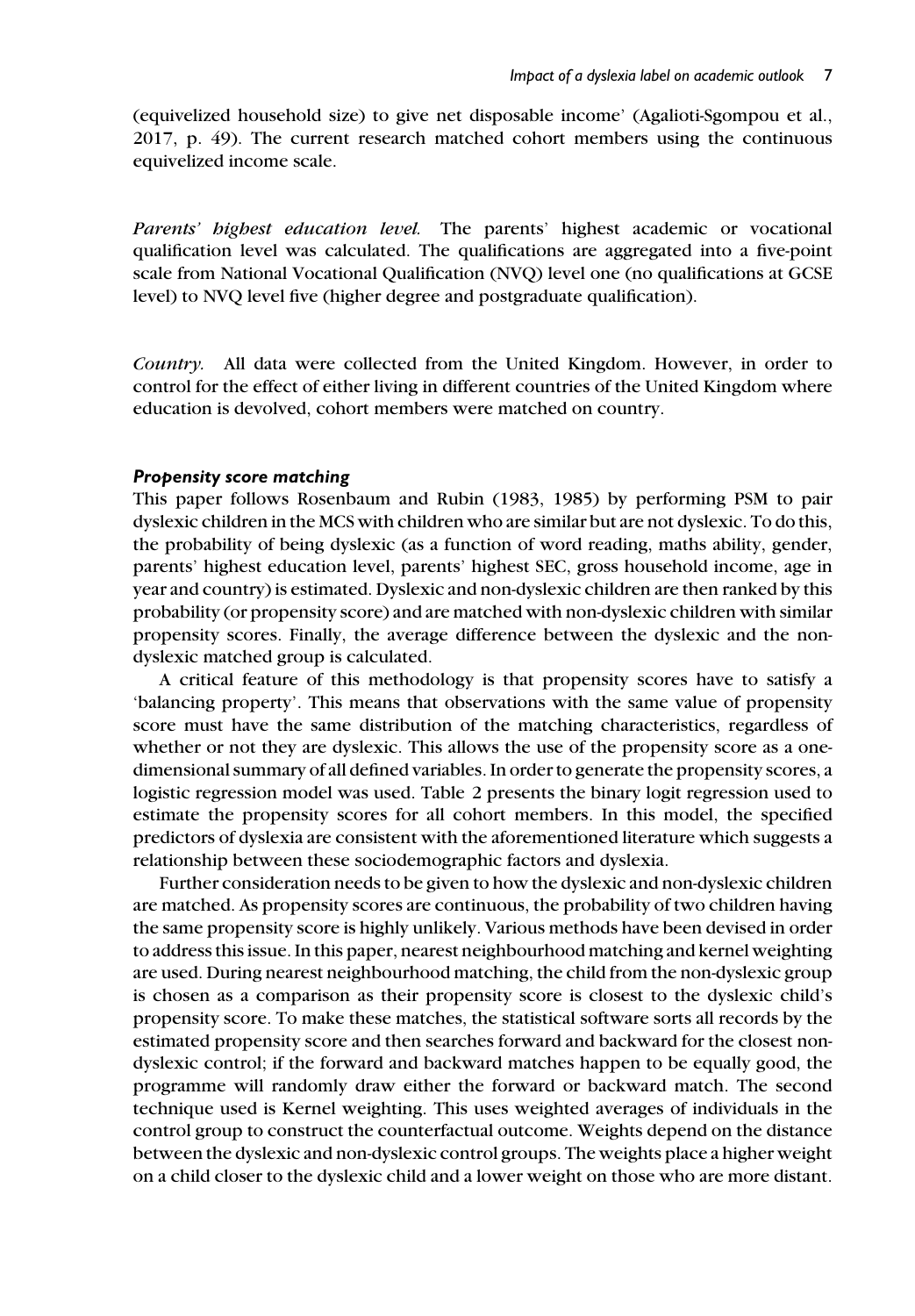| Variable               | Category                            | Odds<br>ratio | Standard<br>error | 95%<br>confidence<br>interval |      |
|------------------------|-------------------------------------|---------------|-------------------|-------------------------------|------|
| Word reading           | (continuous)                        | $0.42***$     | 0.02              | 0.38                          | 0.45 |
| Maths ability          | (continuous)                        | 1.08          | 0.05              | 0.98                          | 1.18 |
| Income                 | (continuous)                        | $1.00***$     | 0.00              | 1.00                          | 1.00 |
| Age in year            | (continuous)                        | $0.93***$     | 0.01              | 0.90                          | 0.96 |
| Gender                 | Male (ref)                          |               |                   |                               |      |
|                        | Female                              | $0.80*$       | 0.09              | 0.64                          | 0.99 |
| Parents highest        | Semi-routine and routine (ref)      |               |                   |                               |      |
| social class           | Low supervisors and technical (ref) | 0.93          | 0.28              | 0.52                          | 1.67 |
|                        | Small employer and self-employed    | 1.28          | 0.29              | 0.82                          | 2.01 |
|                        | Intermediate                        | .4            | 0.30              | 0.93                          | 2.12 |
|                        | Managerial and professional         | $1.66**$      | 0.32              | 1.14                          | 2.42 |
| Parents highest        | NVQ Level 1 (ref)                   |               |                   |                               |      |
| NVO level              | NVO Level 2                         | 1.39          | 0.53              | 0.66                          | 2.94 |
|                        | NVQ Level 3                         | $2.34**$      | 0.89              | 1.11                          | 4.94 |
|                        | NVO Level 4                         | $2.39**$      | 0.90              | 1.15                          | 5.00 |
|                        | NVO Level 5                         | $2.64**$      | 1.04              | 1.21                          | 5.73 |
| Country                | England (ref)                       |               |                   |                               |      |
|                        | Wales                               | $0.50***$     | 0.08              | 0.36                          | 0.69 |
|                        | Scotland                            | 0.82          | 0.13              | 0.59                          | 1.13 |
|                        | Northern Ireland                    | $0.37***$     | 0.08              | 0.24                          | 0.57 |
| Constant               | 1.62                                | 0.67          | 0.72              | 3.62                          |      |
| Number of observations | 9.801                               |               |                   |                               |      |
| Adjusted $R^2$         |                                     | 19.           |                   |                               |      |

Table 2. Binary logistic regression analysis to predict whether child is labelled as dyslexic

Notes.  $*_{p}$  < .05;  $*_{p}$  < .01;  $***_{p}$  < .001.

Results from both analyses are presented to show consistency in results when different matching methods are used.

Table 3 shows the bias reduction in each variable, for each matching method for the question 'I am good at English'. The table also includes Rubin's B and R. Rubin's B is the 'absolute standardised difference of the means of the linear index of the propensity score in the treated and non-treated group' (Rubin, 2001) it is suggested that this should be less than 25. Rubin's R is 'the ratio of the treated to non-treated variances of the propensity score index' (Rubin, 2001), this should be between 0.5 and 2 for the samples to be considered balanced. Table 3 shows a significant bias reduction under each matching method. Both matching methods meet the necessary criteria for Rubin's B and R. Therefore, the matching can be considered successful for both methods employed.

Abadie and Imbens (2006, 2008, 2011) suggest that when using nearest neighbour matching methods, the standard error does not take into account the level of uncertainty from the PSM estimate. Therefore, if this is ignored, it makes standard errors for the average effect of being dyslexic either more conservative of more generous. In order to counter for this, they suggest at a bias-corrected estimator that is consistent. This is applied to the calculations to adjust the standard errors.

As well as comparing how dyslexia may affect the cohort member's own academic selfconcept and aspirations, the study also investigated the aspirations that cohort members' teachers and parents held for the child. As the teachers were not questioned at age 14, it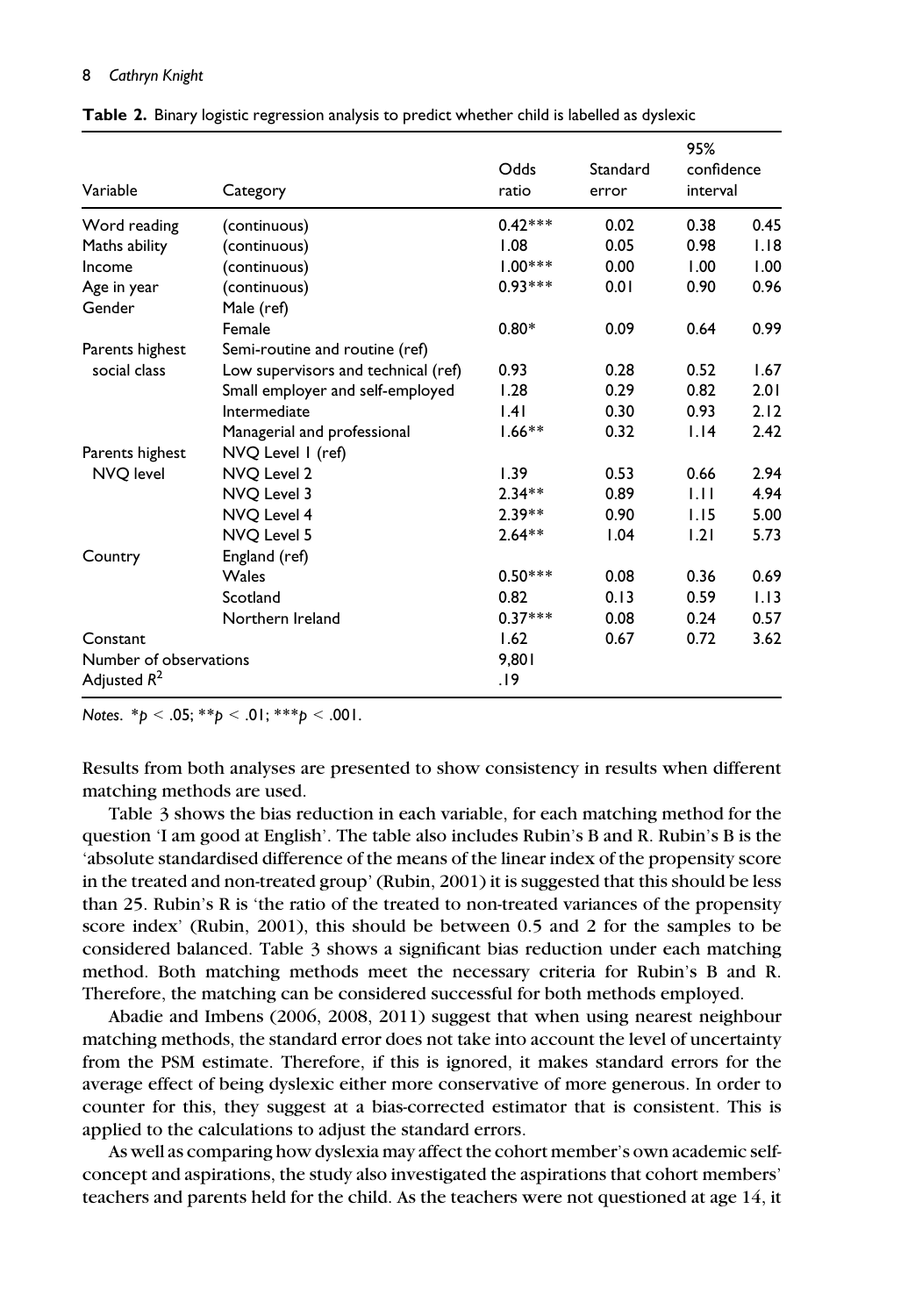|                                 | Un-matched | Nearest neighbour | Kernel weighting |
|---------------------------------|------------|-------------------|------------------|
| Bias reduction (%)              |            |                   |                  |
| Word reading                    |            | 97.6              | 81.7             |
| Maths ability                   |            | 80.0              | 63.4             |
| Income                          |            | 49.0              | 99.0             |
| Age in year                     |            | 82.5              | 95.2             |
| Gender                          |            | 74.7              | 86.1             |
| Parents highest social class    |            | 78.I              | 75.2             |
| Parents highest education level |            | 62.5              | 99.2             |
| Country                         |            | 77.1              | 32.4             |
| Mean bias                       | 27.7       | 3.7               | 5.6              |
| Median bias                     | 11.7       | 2.7               | 2.8              |
| Rubin's B (%)                   | 140.1      | 11.3              | 24.1             |
| Rubin's R                       | 0.67       | 0.89              | 0.63             |

Table 3. PSM bias reduction for each matching method

would not be correct to use the above propensity scores as they included information from the age 14 sweep. Therefore, variables only using data from age seven and age 11 were generated. These variables were then used to generate the children's propensity scores using the same method as described above.

# Results

#### Perceived English ability

Prior to matching, in the whole sample there was a significant difference between those who were labelled as dyslexic and those who were not in how they responded to the question 'I am good at English' (Table 4). Those that had been labelled with dyslexia were less likely to agree that they were good at English at age 14 compared to those who were not labelled. After matching the groups using both nearest neighbourhood matching and kernel weighting there remained a significant difference between the dyslexic group and the nondyslexic control group. The results from this analysis show that the dyslexic group held a significantly lower opinion on their ability in English than their matched peers that did not hold this label, but who shared the same likelihood of being labelled with dyslexia.

#### Perceived Maths ability

Prior to matching, there was a significant difference between those that were labelled dyslexic, and those that were not, in their response to the statement 'I am good at maths' (Table 4). While this was a smaller effect than for the statement 'I am good at English', it was still a significant difference. After matching, while the difference decreased, there remained a significant difference between those who had been labelled dyslexic and their matched peers.

#### Perceived Science ability

Table 4 shows that there was a significant difference between those labelled dyslexic and those without the dyslexia label in their response to the statement 'I am good at science'. However, this difference was not significant once the groups were matched.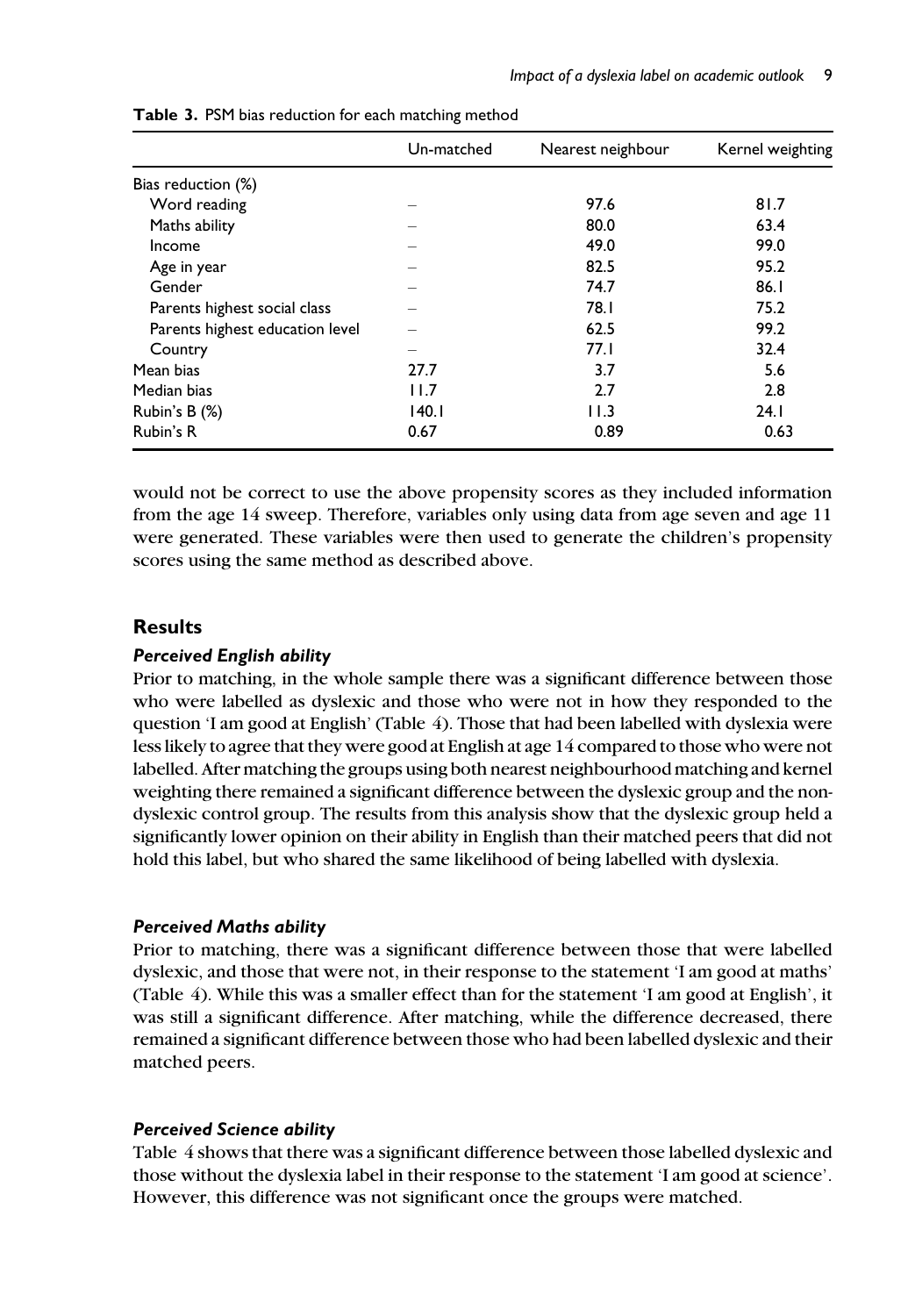|  |  |  | Table 4. Mean score prior to and following propensity score matching |  |  |  |  |  |
|--|--|--|----------------------------------------------------------------------|--|--|--|--|--|
|--|--|--|----------------------------------------------------------------------|--|--|--|--|--|

|                                                                             | <b>Dyslexic</b><br>average |              | Non-dyslexic<br>average |              |            | Standard          |           |
|-----------------------------------------------------------------------------|----------------------------|--------------|-------------------------|--------------|------------|-------------------|-----------|
|                                                                             | Mean                       | $\mathsf{n}$ | Mean                    | $\mathsf{n}$ | Difference | error             | T-stat    |
| I am good at English <sup>a</sup>                                           |                            |              |                         |              |            |                   |           |
| Unmatched                                                                   | 2.61                       | 373          | 3.07                    | 7,871        | $-0.46$    | 0.04              | $-12.37*$ |
| Nearest Neighbour matching                                                  | 2.61                       |              | 2.96                    |              | $-0.35$    | 0.05 <sup>d</sup> | $-6.87*$  |
| Kernel weighting                                                            | 2.61                       |              | 2.94                    |              | $-0.34$    | 0.04              | $-8.36*$  |
| I am good at maths <sup>a</sup>                                             |                            |              |                         |              |            |                   |           |
| Unmatched                                                                   | 2.86                       | 373          | 3.08                    | 7,496        | $-0.23$    | 0.04              | $-5.52*$  |
| Nearest Neighbour matching                                                  | 2.86                       |              | 3.09                    |              | $-0.24$    | 0.06 <sup>d</sup> | $-4.21*$  |
| Kernel weighting                                                            | 2.86                       |              | 3.04                    |              | $-0.18$    | 0.04              | $-4.18*$  |
| I am good at science <sup>a</sup>                                           |                            |              |                         |              |            |                   |           |
| Unmatched                                                                   | 2.96                       | 372          | 3.04                    | 7,494        | $-0.08$    | 0.04              | $-2.03*$  |
| Nearest Neighbour matching                                                  | 2.96                       |              | 3.01                    |              | $-0.05$    | 0.05 <sup>d</sup> | $-0.93$   |
| Kernel weighting                                                            | 2.96                       |              | 2.99                    |              | $-0.03$    | 0.04              | $-0.79$   |
| How likely do you think it is that you will go to university? <sup>b</sup>  |                            |              |                         |              |            |                   |           |
| Unmatched                                                                   | 63.7                       | 349          | 73.29                   | 7,235        | $-9.59$    | 1.5               | $-6.58*$  |
| Nearest Neighbour matching                                                  | 63.7                       |              | 68.5                    |              | $-4.84$    | 2.18 <sup>d</sup> | $-2.22*$  |
| Kernel weighting                                                            | 63.7                       |              | 67.67                   |              | $-4.0$     | 1.72              | $-2.30*$  |
| How likely is it that [child] will go to university? (Parent) $\text{c}$    |                            |              |                         |              |            |                   |           |
| Unmatched                                                                   | 2.99                       | 375          | 3.41                    | 7,573        | $-0.42$    | 0.04              | $-10.12*$ |
| Nearest Neighbour matching                                                  | 2.99                       |              | 3.14                    |              | $-0.16$    | 0.07 <sup>d</sup> | $-2.41*$  |
| Kernel weighting                                                            | 2.99                       |              | 3.18                    |              | $-0.19$    | 0.05              | $-4.00*$  |
| How likely is it that [child] will go to university? (Teacher) <sup>c</sup> |                            |              |                         |              |            |                   |           |
| Unmatched                                                                   | 2.36                       | 261          | 3.09                    | 5,410        | $-0.74$    | 0.06              | $-12.72*$ |
| Nearest Neighbour matching                                                  | 2.36                       |              | 2.52                    |              | $-0.16$    | 0.08 <sup>d</sup> | $-2.01*$  |
| Kernel weighting                                                            | 2.36                       |              | 2.62                    |              | $-0.26$    | 0.06              | $-4.11*$  |

Notes.  $^{\rm a}$ 4- Strongly agree, I-Strongly disagree; <sup>b</sup>Scale from 0 (unlikely) to 100 (likely); <sup>c</sup>I-very likely, 5- not likely at all;  $^{\sf d}$ Adjusted using Abadie and Imbens (2006);  $^*p < .05.$ 

# Likelihood of going to university

## Children

Before matching the groups, there was a significant difference in how those labelled dyslexic rated their likelihood of going to university at age 14 compared to non-dyslexic peers. This remained significant once matching the cohort members (Table 4).

# Parents

There was also a significant effect of the dyslexia label on how the parents rated the child's likelihood of going to university at age 14. Before matching the groups, there was a large difference between the dyslexic and non-dyslexic group in the average likelihood that their parents gave them on going to university. This remained significant when the groups were matched (Table 4).

# Teachers

The child's teacher was also asked about the likelihood that the child will go to university. As the teachers were not questioned during the age 14 survey, these results came from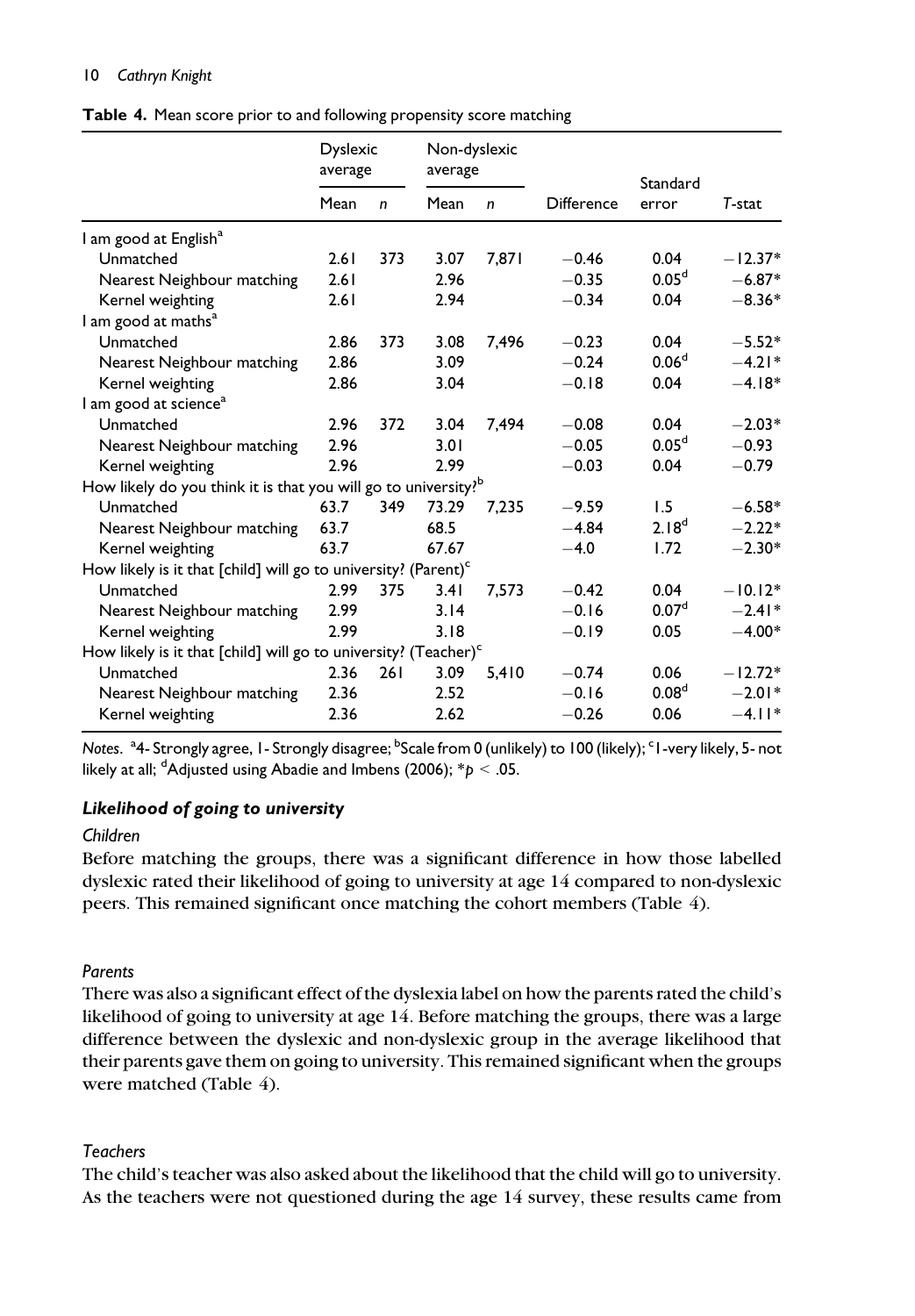data up to age 11 only. The results showed that there was a significant difference for the matched groups, whereby, on average, the teachers believed that the dyslexic children would be less likely to go to university than their non-dyslexic matched peers (Table 4).

# **Discussion**

Propensity score matching showed that those with dyslexia were significantly less likely to agree that they were good at English and maths than their matched peers at age 14. Furthermore, results showed that the child and child's parent at age 14 and the child's teacher at age 11 were significantly less likely to believe that a dyslexic child would go to university, in comparison with their matched peers. These significant differences were found despite both ability and sociodemographic correlates of dyslexia being taken into account. Therefore, the results suggest a negative impact of the dyslexia label on academic outlook and aspirations for both the dyslexic child, and their parent and teacher.

Results showed that prior to matching the participants there was a large difference between the two groups on all measures. Once the participants were matched, although the size of the differences fell, they remained significant in all cases except for the child's view of their science ability. This suggests that while the matching characteristics (word reading, maths ability, gender, parents' education level, parents' highest socioeconomic class, income, country, and age in year group) accounted for some of the difference between the groups, the difference of being dyslexic still had a significant influence on the outcome.

The most common trait endorsed by those who diagnose dyslexia, is that it is associated with 'current literacy skills difficulties' (Ryder & Norwich, 2018), and therefore, it may be expected that those with dyslexia rate themselves less positively in English. However, interestingly maths was also significantly negatively affected by the dyslexia label. This is despite maths skills not being directly associated with dyslexia. This suggests that dyslexia does not just impact an individual's attitude towards their literacy ability, but also their maths ability. This points towards a negative effect of the dyslexia label on academic outlook in the children in this dataset. Interestingly, while the matched group still showed higher ratings of their science ability, the difference was not significant. This highlights an interesting question for future research on why the dyslexia label may have a negative impact on perceived English and Maths ability, but not science.

The results also revealed how the dyslexia label impacted whether the children in this data set believed that they would go to university. Not only did those labelled as dyslexic hold lower expectations about their likelihood of going to university, the parents and teachers of the labelled individuals also held significantly lower expectations for this group. Theories and research into teacher expectancy show that a teacher's expectations may shape the outcomes of the child (Babad, Inbar, & Rosenthal, 1982; Brophy, 1983; Friedrich, Flunger, Nagengast, Jonkmann, & Trautwein, 2015; Hornstra, Denessen, Bakker, van den Bergh, & Voeten, 2010; Merton, 1948; Rosental & Jacobson, 1968; Urhahne, Chao, Florineth, Luttenberger, & Paechter, 2011; Zhu, Urhahne, & Rubie-Davies, 2017). Furthermore, parent expectations have been shown to predict their children's educational outcomes (Davis-Kean, 2005; Doren, Gau, & Lindstrom, 2012; Khattab, 2015; Wentzel, Russell, & Baker, 2016). As the children were matched on aspects such as parent education, socioeconomic class, and income, these aspects were not driving the parents and teachers' expectations. Therefore, the current results suggest that the teachers and parents included in this analysis held lower expectations of the dyslexic child's academic future while holding higher expectations of those with matched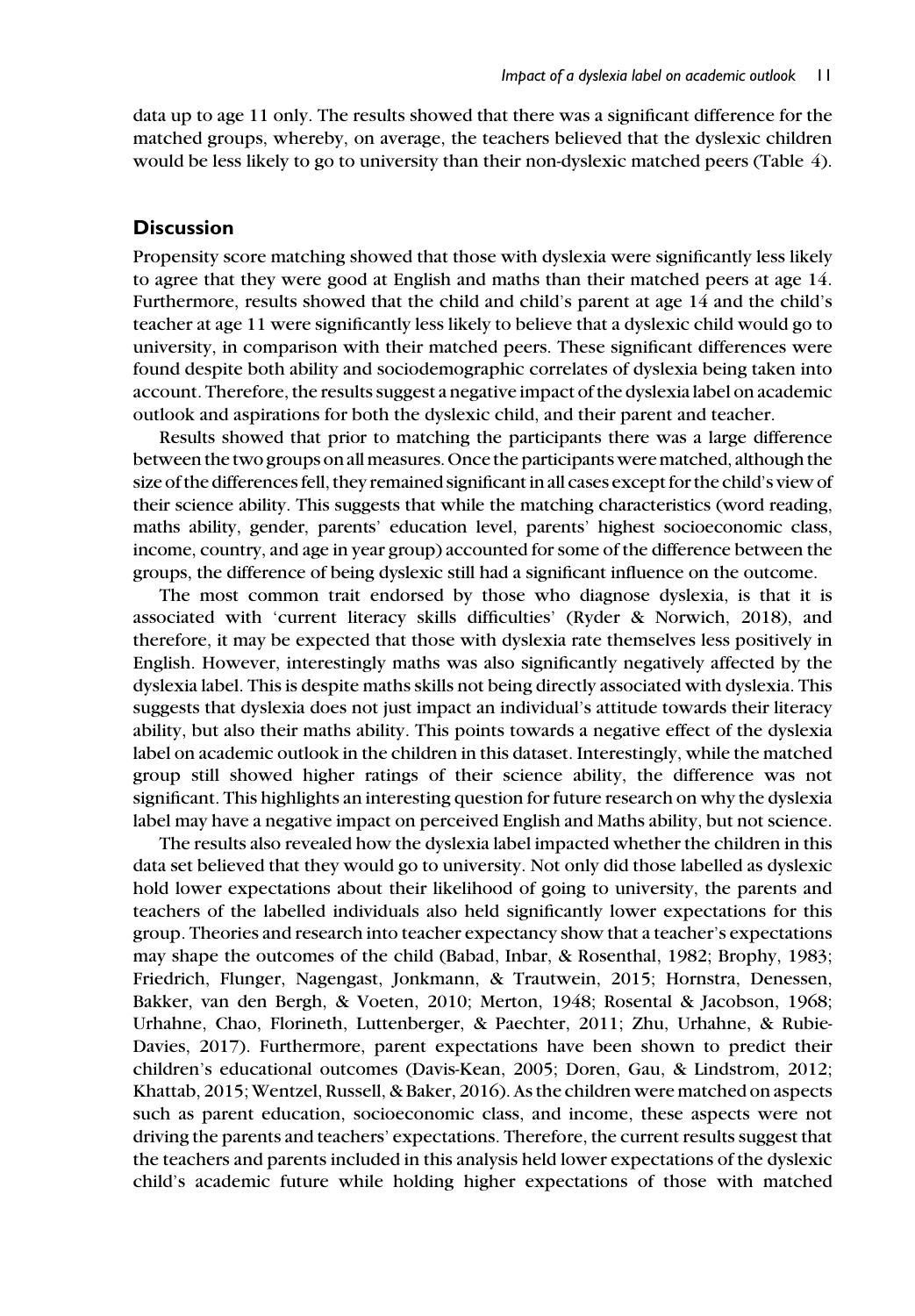characteristics who do not have the dyslexia label. Therefore, suggesting that the label is contributing to these expectations.

#### Strengths and limitations

Propensity score matching allows clear comparisons to be drawn between the dyslexic and non-dyslexic group. Using criteria that have previously found to be correlated with dyslexia allows the dyslexia label to be isolated as much as possible within the confines of the data set. This means that the groups were matched as closely as possible on key indicators of dyslexia.

However, while the variables used to match the groups had been found in previous research to correlate with dyslexia, other variables that are unmeasured in this data set may also correlate with dyslexia. This limitation is highlighted by the low  $R^2$  value. Therefore, while caution has been taken to the fullest extent possible to isolate the label, it is difficult to conclude that the significant differences between the dyslexic and non-dyslexic children are due to a labelling effect alone. Other variables that may correlate with dyslexia, that could not be controlled for in PSM could be causing these differences. In particular, while word reading and maths ability are controlled for, academic outcomes are not. This was due to the lack of dyslexic cohort members who allowed their data to be paired with the National Pupil Database. Therefore, as the MCS progresses, future research should use academic achievement to match the dyslexic and non-dyslexic groups.

A limitation of the research is that those identified as dyslexic at age seven or 11, were not necessarily labelled as dyslexic at age 14. It is likely that the difference in identification is due to different people being asked to identify dyslexia in different sweeps. However, comparisons with the NPD show validity in the reporting of dyslexia as 263 of the 375 (73.3%) identified as dyslexic were also on the SEN register in England at KS2. As this study is interested in how the label of dyslexia impacts outlook, it is likely that as the teacher or parent labelled the child with dyslexia, the child is aware of this label. The strong correlation with the SEN register strengthens the assumption that they are aware of the label.

Furthermore, although the number of participants who provided data in response to these questions is relatively large, the number of items addressing academic outlook and aspirations is fairly limited. In order to draw stronger conclusions about how the dyslexia label impacts academic outlook and aspirations, it is necessary to replicate the study with further large-scale databases. Further rigorous investigation into the area will allow the reliability of these outcomes to be confirmed and will shed more light on the impact of the dyslexia label.

Finally, while the analysis reported in this paper has shed light on relationships between the dyslexia label and academic outlook, what remains unclear from the data are what drives how the children answered these key questions. Therefore, in order to gain further insight into the results follow-up research to understand these patterns should be conducted.

# Conclusions

The current study suggests a negative impact of the dyslexia label on academic outlook and future academic aspirations for the children in this data set. The negative impact on future academic aspirations was not only found in the dyslexic child, but also their parent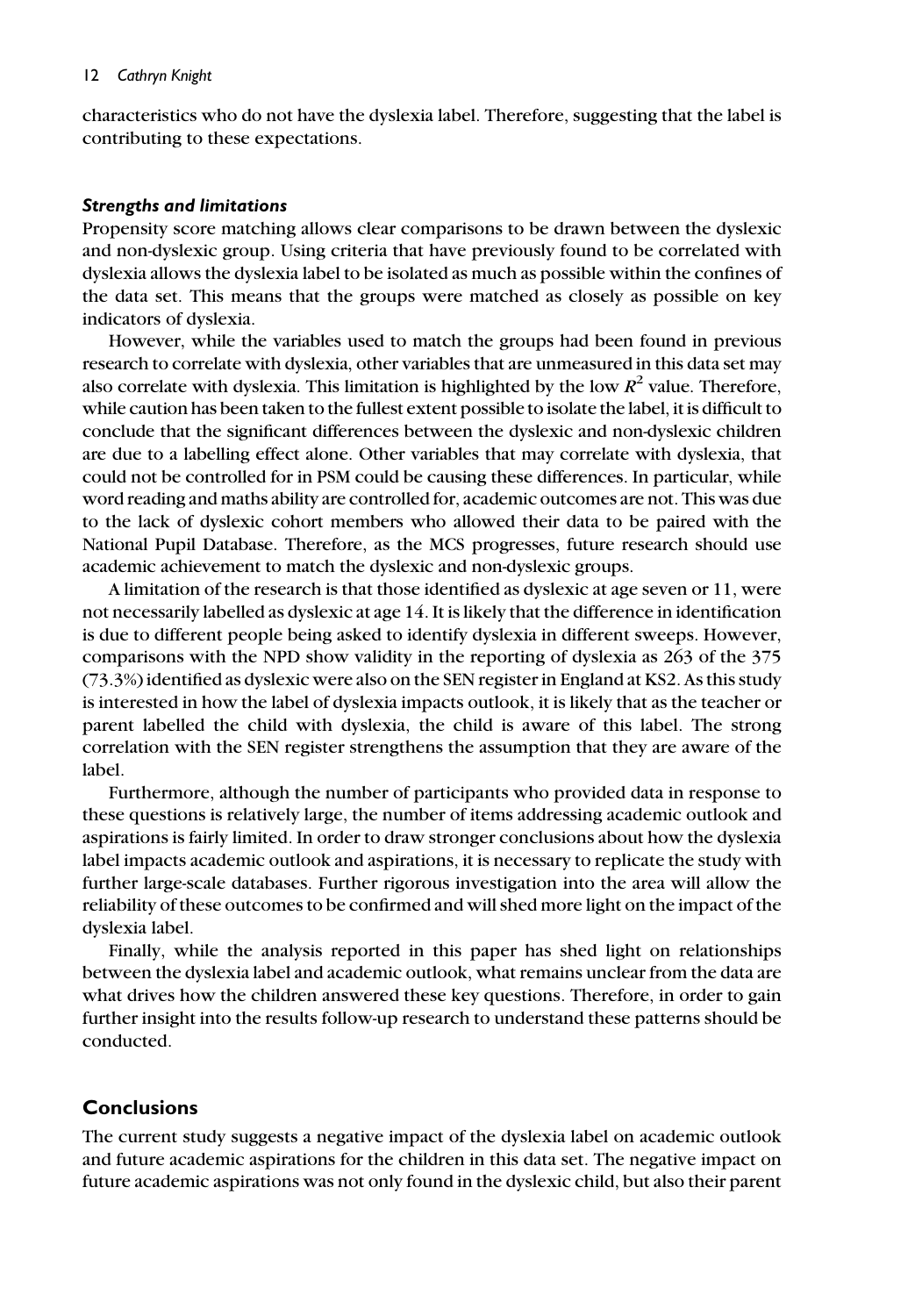and teacher. Therefore, this research initially calls for caution when diagnosing dyslexia. Furthermore, additional rigorous research is needed in this area in order to shed light further light on the 'dyslexia debate'. Should similar results be found, the debate over the reliability of the dyslexia label, alongside these results, suggests that careful consideration is needed as to whether labelling with dyslexia is beneficial in the current system.

# Acknowledgements

The author would like to thank the ESRC for funding this project.

# Conflicts of interest

All authors declare no conflict of interest.

# Data availability statement

The data that support the findings of this study are openly available in UK data service at: <http://doi.org/10.5255/UKDA-SN-5350-5>, reference number [5350-5]; [http://doi.org/10.](http://doi.org/10.5255/UKDA-SN-5795-5) [5255/UKDA-SN-5795-5](http://doi.org/10.5255/UKDA-SN-5795-5), reference number [5795-5]; [http://doi.org/10.5255/UKDA-SN-6411-](http://doi.org/10.5255/UKDA-SN-6411-8) [8,](http://doi.org/10.5255/UKDA-SN-6411-8) reference number [6411-8];<http://doi.org/10.5255/UKDA-SN-7464-5>, reference number [7464-5]; [http://doi.org/10.5255/UKDA-SN-8156-7,](http://doi.org/10.5255/UKDA-SN-8156-7) reference number [8156-7].

# References

- Abadie, A., & Imbens, G. W. (2006). Large sample properties of matching estimators for average treatment effects. Econometrica, 74(1), 235–267. [https://doi.org/10.1111/j.1468-0262.2006.](https://doi.org/10.1111/j.1468-0262.2006.00655.x) [00655.x](https://doi.org/10.1111/j.1468-0262.2006.00655.x)
- Abadie, A., & Imbens, G. W. (2008). On the failure of the bootstrap for matching estimators. Econometrica, 76, 1537–1557.<https://doi.org/10.3982/ecta6474>
- Abadie, A., & Imbens, G. W. (2011). Bias-corrected matching estimators for average treatment effects. Journal of Business and Economic Statistics, 29(1), 1–11. [https://doi.org/10.1198/jbe](https://doi.org/10.1198/jbes.2009.07333) [s.2009.07333](https://doi.org/10.1198/jbes.2009.07333)
- Agalioti-Sgompou, V., Atkinso, M., Curch, D., Johnson, J., Mostafa, T., Murphy, T., ... Rosenberg, R. (2017). Millennium Cohort Study: MCS6 Derived Variables. User Guide. Center for Longitudinal Studies. Retrieved from [http://doc.ukdataservice.ac.uk/doc/8156/mrdoc/pdf/mc](http://doc.ukdataservice.ac.uk/doc/8156/mrdoc/pdf/mcs6_derived_variables_user_guide_1sted_2017.pdf) [s6\\_derived\\_variables\\_user\\_guide\\_1sted\\_2017.pdf](http://doc.ukdataservice.ac.uk/doc/8156/mrdoc/pdf/mcs6_derived_variables_user_guide_1sted_2017.pdf)
- Alesi, M., Rappo, G., & Pepi, A. (2012). Self-esteem at school and self-handicapping in childhood: Comparison of groups with learning disabilities. Psychological Reports, 111, 952–962. [https://](https://doi.org/10.2466/15.10.pr0.111.6.952-962) [doi.org/10.2466/15.10.pr0.111.6.952-962](https://doi.org/10.2466/15.10.pr0.111.6.952-962)
- Anders, Y., Sammons, P., Taggart, B., Sylva, K., Melhuish, E., & Siraj-Blatchford, I. (2011). The influence of child, family, home factors and pre-school education on the identification of special educational needs at age 10. British Educational Research Journal, 37, 421–441. [https://doi.](https://doi.org/10.1080/01411921003725338) [org/10.1080/01411921003725338](https://doi.org/10.1080/01411921003725338)
- Arnett, A. B., Pennington, B. F., Peterson, R. L., Willcutt, E. G., DeFries, J. C., & Olson, R. K. (2017). Explaining the sex difference in dyslexia.Journal of Child Psychology and Psychiatry, 58, 719– 727.<https://doi.org/10.1111/jcpp.12691>
- Babad, E. Y., Inbar, J., & Rosenthal, R. (1982). Pygmalion, Galatea, and the Golem: Investigations of biased and unbiased teachers. Journal of Educational Psychology, 74, 459–474. [https://doi.](https://doi.org/10.1037/0022-0663.74.4.459) [org/10.1037/0022-0663.74.4.459](https://doi.org/10.1037/0022-0663.74.4.459)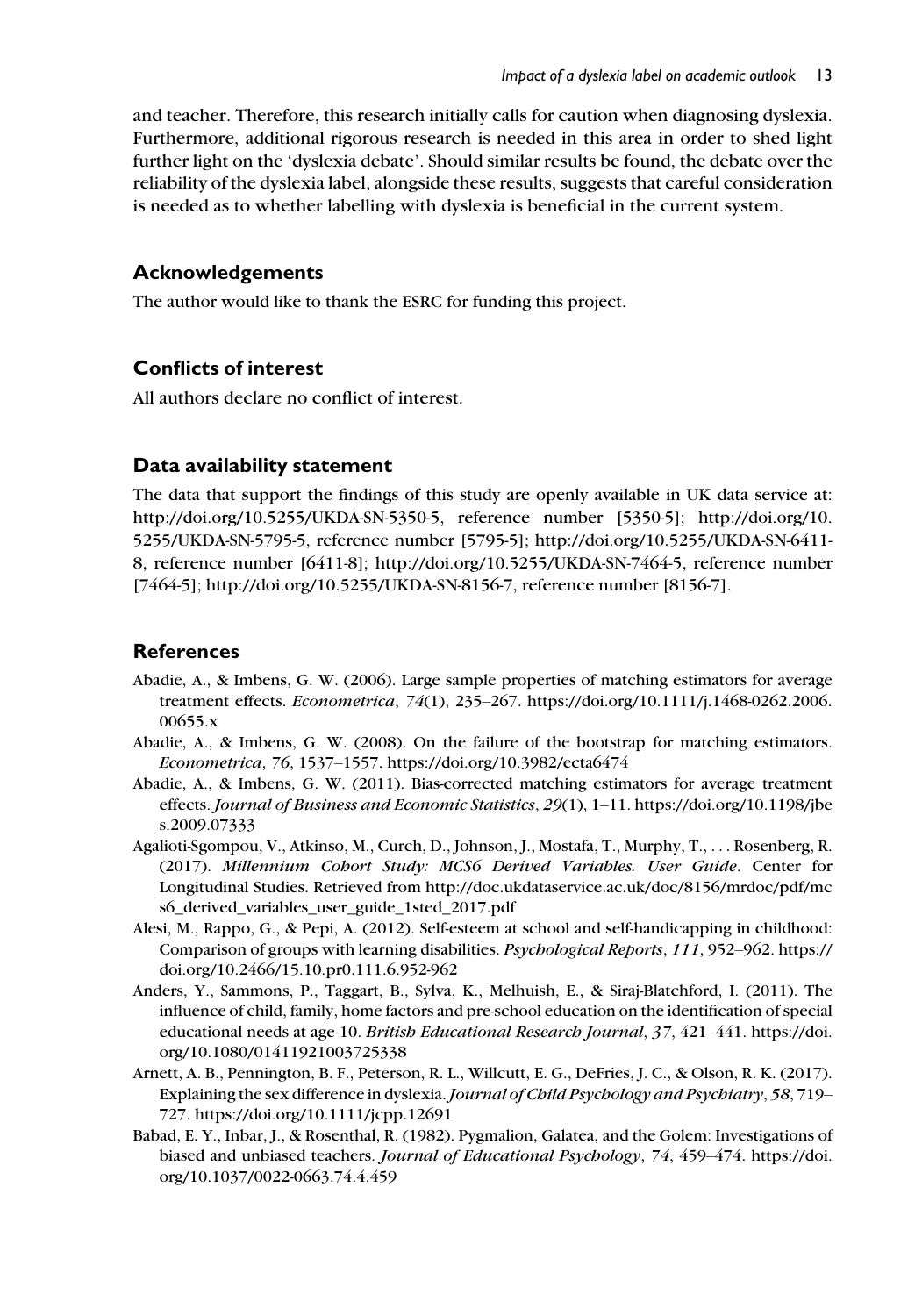- Berrington, A., Roberts, S., & Tammes, P. (2016). Educational aspirations among UK Young Teenagers: Exploring the role of gender, class and ethnicity. British Educational Research Journal, 42, 729–755.<https://doi.org/10.1002/berj.3235>
- Blackburn, C. M., Spencer, N. J., & Read, J. M. (2010). Prevalence of childhood disability and the characteristics and circumstances of disabled children in the UK: Secondary analysis of the Family Resources Survey. BMC Paediatrics, 10(1), 21. [https://doi.org/10.1186/1471-2431-10-](https://doi.org/10.1186/1471-2431-10-21) [21](https://doi.org/10.1186/1471-2431-10-21)
- Brophy, J. E. (1983). Research on the self-fulfilling prophecy and teacher expectations. *Journal of* Educational Psychology, 75, 631–661.<https://doi.org/10.1037/0022-0663.75.5.631>
- Camilleri, S., Chetcuti, D., & Falzon, R. (2020). 'They labelled me ignorant': The role of neuroscience to support students with a profile of dyslexia. In A. El-Baz, & J. Suri (Eds.) Neurological Disorders and Imaging Physics, Volume 5, Applications in dyslexia, epilepsy and Parkinson's (pp. 356– 389). Bristol, UK: IOP Publishing Ltd.<https://doi.org/10.1088/978-0-7503-2723-7ch9>
- Chiu, M. M., & McBride-Chang, C. (2006). Gender, context, and reading: A comparison of students in 43 countries. Scientific Studies of Reading, 10, 331–362. [https://doi.org/10.1207/](https://doi.org/10.1207/s1532799xssr1004_1) [s1532799xssr1004\\_1](https://doi.org/10.1207/s1532799xssr1004_1)
- Cokley, K., Awad, G., Smith, L., Jackson, S., Awosogba, O., Hurst, A., ... Roberts, D. (2015). The roles of gender stigma consciousness, impostor phenomenon and academic self-concept in the academic outcomes of women and men. Sex Roles, 73, 414–426. [https://doi.org/10.1007/](https://doi.org/10.1007/s11199-015-0516-7) [s11199-015-0516-7](https://doi.org/10.1007/s11199-015-0516-7)
- Crawford, C., Dearden, L., & Greaves, E. (2013). The impact of age within academic year on adult outcomes. IFS Working Papers.<https://doi.org/10.1920/wp.ifs.2013.1307>
- Croll, P. (2002). Social deprivation, school-level achievement and special educational needs. Educational Research, 44(1), 43–53.<https://doi.org/10.1080/00131880110107342>
- Davis-Kean, P. E. (2005). The influence of parent education and family income on child achievement: The indirect role of parental expectations and the home environment. Journal of Family Psychology, 19(2), 294–304.<https://doi.org/10.1037/0893-3200.19.2.294>
- Doikou-Avlidou, M. (2015). The educational, social and emotional experiences of students with dyslexia: The perspective of postsecondary education students. International Journal of Special Education, 30(1), 132–145.<https://eric.ed.gov/?id=EJ1094794>
- Donfrancesco, R., Iozzino, R., Caruso, B., Ferrante, L., Mugnaini, D., Talamo, A., ... Masi, G. (2010). Is season of birth related to developmental dyslexia? Annals of Dyslexia, 60(2), 175-182. [https://](https://doi.org/10.1007/s11881-010-0037-6) [doi.org/10.1007/s11881-010-0037-6](https://doi.org/10.1007/s11881-010-0037-6)
- Doren, B., Gau, J. M., & Lindstrom, L. E. (2012). The relationship between parent expectations and postschool outcomes of adolescents with disabilities. *Exceptional Children*, 79(1), 7-23. <https://doi.org/10.1177/001440291207900101>
- Eissa, M. (2010). Behavioural and emotional problems associated with dyslexia in adolescence. Current Psychiatry, 17(1), 39–47. [http://psychiatry-research-eg.com/texts/ins/HQ2010-](http://psychiatry-research-eg.com/texts/ins/HQ2010-10400.pdf) [10400.pdf](http://psychiatry-research-eg.com/texts/ins/HQ2010-10400.pdf)
- Elliott, J. (2005). The dyslexia debate continues. Psychologist, 18, 728–730.
- Elliott, J. G., & Gibbs, S. (2008). Does dyslexia exist? Journal of Philosophy of Education, 42, 475– 491.<https://doi.org/10.1111/j.1467-9752.2008.00653.x>
- Elliott, J. G., & Grigorenko, E. L. (2014). The dyslexia debate. Cambridge, UK: Cambridge University Press.
- Eshelman, A. J., & Rottinghaus, P. J. (2015). Viewing adolescents' career futures through the lenses of socioeconomic status and social class. The Career Development Quarterly, 63(4), 320–332. <https://doi.org/10.1002/cdq.12031>
- Fortin, N. M., Oreopoulos, P., & Phipps, S. (2015). Leaving boys behind gender disparities in high academic achievement. Journal of Human Resources, 50(3), 549–579. [https://doi.org/10.](https://doi.org/10.3386/w19331) [3386/w19331](https://doi.org/10.3386/w19331)
- Friedrich, A., Flunger, B., Nagengast, B., Jonkmann, K., & Trautwein, U. (2015). Pygmalion effects in the classroom: Teacher expectancy effects on students' math achievement. Contemporary Educational Psychology, 41, 1–12.<https://doi.org/10.1016/j.cedpsych.2014.10.006>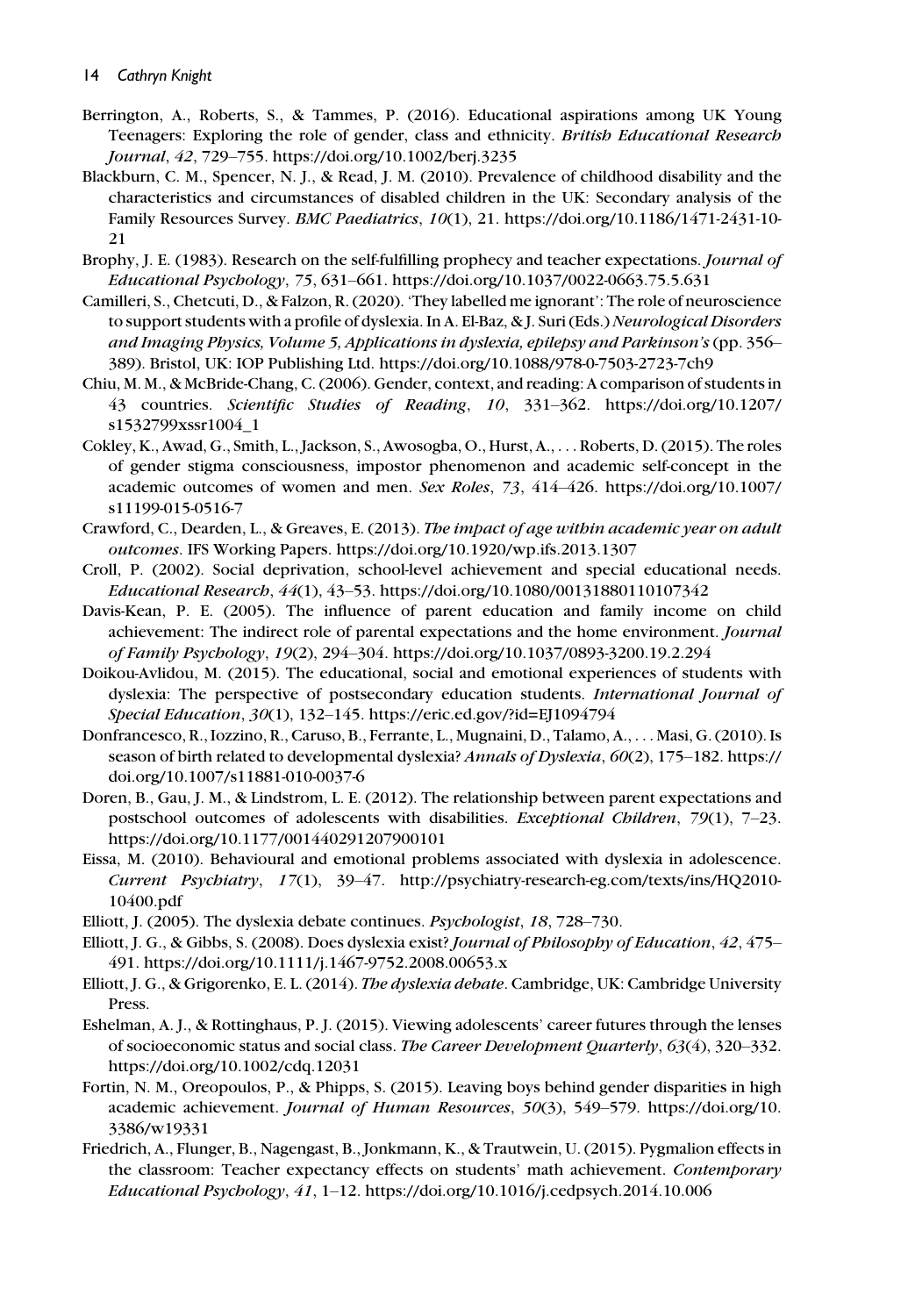- Glazzard, J. (2010). The impact of dyslexia on pupils' self-esteem. Support for Learning, 25(2), 63– 69.<https://doi.org/10.1111/j.1467-9604.2010.01442.x>
- Grove, J. (2014). Dyslexic label being applied too widely, expert argues. Times Higher Education, 6 March. Retrieved from [https://www.timeshighereducation.com/news/dyslexic-label-being](https://www.timeshighereducation.com/news/dyslexic-label-being-applied-too-widely-expert-argues/2011802.article)[applied-too-widely-expert-argues/2011802.article](https://www.timeshighereducation.com/news/dyslexic-label-being-applied-too-widely-expert-argues/2011802.article)
- Hawke, J. L., Olson, R. K., Willcut, E. G., Wadsworth, S. J., & DeFries, J. C. (2009). Gender ratios for reading difficulties. Dyslexia, 15, 239–242.<https://doi.org/10.1002/dys.389>
- Hill, V. (2005). Through the past darkly: A review of the British ability scales second edition. Child and Adolescent Mental Health, 10(2), 87–98. [https://doi.org/10.1111/j.1475-3588.2004.](https://doi.org/10.1111/j.1475-3588.2004.00123.x) [00123.x](https://doi.org/10.1111/j.1475-3588.2004.00123.x)
- Hornstra, L., Denessen, E., Bakker, J., van den Bergh, L., & Voeten, M. (2010). Teacher attitudes toward dyslexia: Effects on teacher expectations and the academic achievement of students with dyslexia. Journal of Learning Disabilities, 43, 515–529. [https://doi.org/10.1177/](https://doi.org/10.1177/0022219409355479) [0022219409355479](https://doi.org/10.1177/0022219409355479)
- Hulme, C., & Snowling, M. J. (2016). Reading disorders and dyslexia. Current Opinion in Paediatrics, 28, 731.<https://doi.org/10.1097/mop.0000000000000658>
- Ingesson, S. G. (2007). Growing up with dyslexia: Interviews with teenagers and young adults. School Psychology International, 28, 574–591.<https://doi.org/10.1177/0143034307085659>
- Khattab, N. (2015). Students' aspirations, expectations and school achievement: What really matters? British Educational Research Journal, 41, 731–748. [https://doi.org/10.1002/berj.](https://doi.org/10.1002/berj.3171) [3171](https://doi.org/10.1002/berj.3171)
- Kirby, P. (2019). Worried mothers? Gender, class and the origins of the 'dyslexia myth'. Oral History, 47(1), 92–104.<https://www.jstor.org/stable/45214452?seq=1>
- Kirby, P. (2020). Dyslexia debated, then and now: A historical perspective on the dyslexia debate. Oxford Review of Education, 46, 472–486.<https://doi.org/10.1080/03054985.2020.1747418>
- Leitão, S., Dzidic, P., Claessen, M., Gordon, J., Howard, K., Nayton, M., & Boyes, M. E. (2017). Exploring the impact of living with dyslexia: The perspectives of children and their parents. International Journal of Speech-language Pathology, 19, 322–334. [https://doi.org/10.1080/](https://doi.org/10.1080/17549507.2017.1309068) [17549507.2017.1309068](https://doi.org/10.1080/17549507.2017.1309068)
- Lithari, E. (2018). Fractured academic identities: Dyslexia, secondary education, self-esteem and school experiences. International Journal of Inclusive Education, 23(3), 280–296. [https://](https://doi.org/10.1080/13603116.2018.1433242) [doi.org/10.1080/13603116.2018.1433242](https://doi.org/10.1080/13603116.2018.1433242)
- Machin, S., & Pekkarinen, T. (2008). Global sex differences in test score variability. Science, 322, 1331–1332.<https://doi.org/10.1126/science.1162573>
- MacLeod, J. (2018). Ain't no makin'it: Aspirations and attainment in a low-income neighbourhood. Abingdon, UK: Routledge.
- Marsh, H. W. (2016). Cross-cultural generalizability of year in school effects: Negative effects of acceleration and positive effects of retention on academic self-concept. Journal of Educational Psychology, 108(2), 256–273.<https://doi.org/10.1037/edu0000059>
- Marsh, H. W., Pekrun, R., Parker, P. D., Murayama, K., Guo, J., Dicke, T., & Lichtenfeld, S. (2017). Long-term positive effects of repeating a year in school: Six-year longitudinal study of self-beliefs, anxiety, social relations, school grades, and test scores. Journal of Educational Psychology, 109, 425–438.<https://doi.org/10.1037/edu0000144>
- Marsh, H. W., & Yeung, A. S. (1998). Longitudinal structural equation models of academic selfconcept and achievement: Gender differences in the development of math and English constructs. American Educational Research Journal, 35(4), 705–738. [https://doi.org/10.](https://doi.org/10.2307/1163464) [2307/1163464](https://doi.org/10.2307/1163464)
- Merton, R. K. (1948). The self-fulfilling prophecy. The Antioch Review, 8(2), 193-210. [https://doi.](https://doi.org/10.7723/antiochreview.74.3.0504) [org/10.7723/antiochreview.74.3.0504](https://doi.org/10.7723/antiochreview.74.3.0504)
- Parker, P. D., Marsh, H. W., Thoemmes, F., & Biddle, N. (2019). The negative year in school effect: Extending scope and strengthening causal claims. Journal of Educational Psychology, 111(1), 118–130.<https://doi.org/10.1037/edu0000270>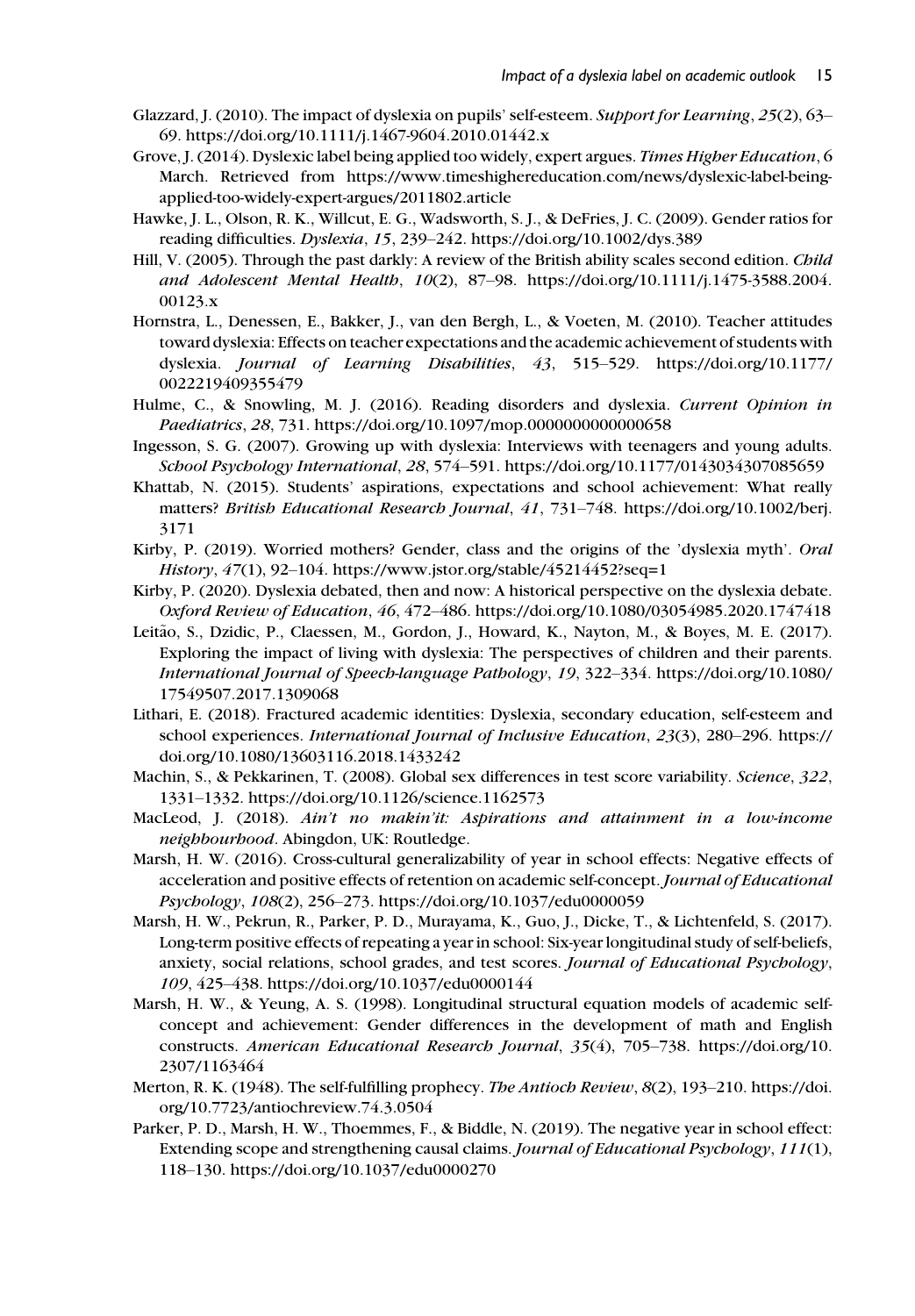- Parsons, S., & Platt, L. (2013). Disability among young children: Prevalence, heterogeneity and socio-economic disadvantage. CLS Working paper 2013/1. London, UK: Centre for Longitudinal Studies.
- Polychroni, F., Koukoura, K., & Anagnostou, I. (2006). Academic self-concept, reading attitudes and approaches to learning of children with dyslexia: Do they differ from their peers? European Journal of Special Needs Education, 21, 415–430. [https://doi.org/10.1080/](https://doi.org/10.1080/08856250600956311) [08856250600956311](https://doi.org/10.1080/08856250600956311)
- Ramus, F. (2014). Should there really be a 'Dyslexia debate'? Brain, 137, 3371–3374. [https://doi.](https://doi.org/10.1093/brain/awu295) [org/10.1093/brain/awu295](https://doi.org/10.1093/brain/awu295)
- Riddick, B. (2000). An examination of the relationship between labelling and stigmatisation with special reference to dyslexia. Disability and Society, 15, 653–667. [https://doi.org/10.1080/](https://doi.org/10.1080/09687590050058233) [09687590050058233](https://doi.org/10.1080/09687590050058233)
- Riddick, B., Sterling, C., Farmer, M., & Morgan, S. (1999). Self-esteem and anxiety in the educational histories of adult dyslexic students. Dyslexia, 5(4), 227-248. [https://doi.org/10.1002/\(sici\)](https://doi.org/10.1002/(sici)1099-0909(199912)5:4<227:aid-dys146>3.3.co;2-y) [1099-0909\(199912\)5:4](https://doi.org/10.1002/(sici)1099-0909(199912)5:4<227:aid-dys146>3.3.co;2-y)<227:aid-dys146>3.3.co;2-y
- Rimkute, L., Torppa, M., Eklund, K., Nurmi, J. E., & Lyytinen, H. (2014). The impact of adolescents' dyslexia on parents' and their own educational expectations. Reading and Writing, 27, 1231– 1253.<https://doi.org/10.1007/s11145-013-9484-x9>
- Rogers, C. M., Smith, M. D., & Coleman, J. M. (1978). Social comparison in the classroom: The relationship between academic achievement and self-concept. Journal of Educational Psychology, 70(1), 50–57.<https://doi.org/10.1037/0022-0663.70.1.50>
- Rosenbaum, P. R., & Rubin, D. B. (1983). The central role of the propensity score in observational studies for causal effects. Biometrika, 70(1), 41–55.<https://doi.org/10.21236/ada114514>
- Rosenbaum, P. R., & Rubin, D. B. (1985). Constructing a control group using multivariate matched sampling methods that incorporate the propensity score. The American Statistician, 39(1), 33– 38.<https://doi.org/10.2307/2683903>
- Rosenthal, R., & Jacobson, L. (1968). Pygmalion in the classroom. The Urban Review, 3(1), 16–20. <https://doi.org/10.1007/bf02322211>
- Rubin, D. B. (2001). Using propensity scores to help design observational studies: Application to the tobacco litigation. Health Services and Outcomes Research Methodology, 2(3), 169–188. <https://doi.org/10.1017/cbo9780511810725.030>
- Ryder, D., & Norwich, B. (2018). What's in a name? Perspectives of dyslexia assessors working with students in the UK higher education sector. Dyslexia, 24(2), 109–127. [https://doi.org/10.1002/](https://doi.org/10.1002/dys.1582) [dys.1582](https://doi.org/10.1002/dys.1582)
- Silva, J. M. (2016). High hopes and hidden inequalities: How social class shapes pathways to adulthood. Emerging Adulthood, 4(4), 239–241.<https://doi.org/10.1177/2167696815620965>
- Snowling, M. (2015). The dyslexia debate. Child and Adolescent Mental Health, 20(2), 127-128. <https://doi.org/10.1111/camh.12097>
- Trautwein, U., Lüdtke, O., Marsh, H. W., & Nagy, G. (2009). Within-school social comparison: How students perceive the standing of their class predicts academic self-concept. Journal of Educational Psychology, 101, 853–866.<https://doi.org/10.1037/a0016306>
- University of London, Institute of Education, Centre for Longitudinal Studies (2017a). Millennium cohort study: Fifth Survey, 2012. [data collection]. (7th ed.). UK Data Service. SN:7464. [https://](https://doi.org/10.5255/UKDA-SN-7464-4) [doi.org/10.5255/UKDA-SN-7464-4](https://doi.org/10.5255/UKDA-SN-7464-4)
- University of London, Institute of Education, Centre for Longitudinal Studies (2017b). Millennium cohort study: Fourth Survey, 2008. [data collection]. (7th ed.). UK Data Service. SN:6411. <https://doi.org/10.5255/UKDA-SN-6411-7>
- University of London, Institute of Education, Centre for Longitudinal Studies (2017c). Millennium cohort study: Third Survey, 2006. [data collection]. (7th ed.). UK Data Service. SN:5795. [https://](https://doi.org/10.5255/UKDA-SN-5795-4) [doi.org/10.5255/UKDA-SN-5795-4](https://doi.org/10.5255/UKDA-SN-5795-4)
- University of London, Institute of Education, Centre for Longitudinal Studies (2017d). Millennium cohort study: Second Survey, 2003–2005. [data collection]. (9th ed.). UK Data Service. SN:5350. <https://doi.org/10.5255/UKDA-SN-5350-4>